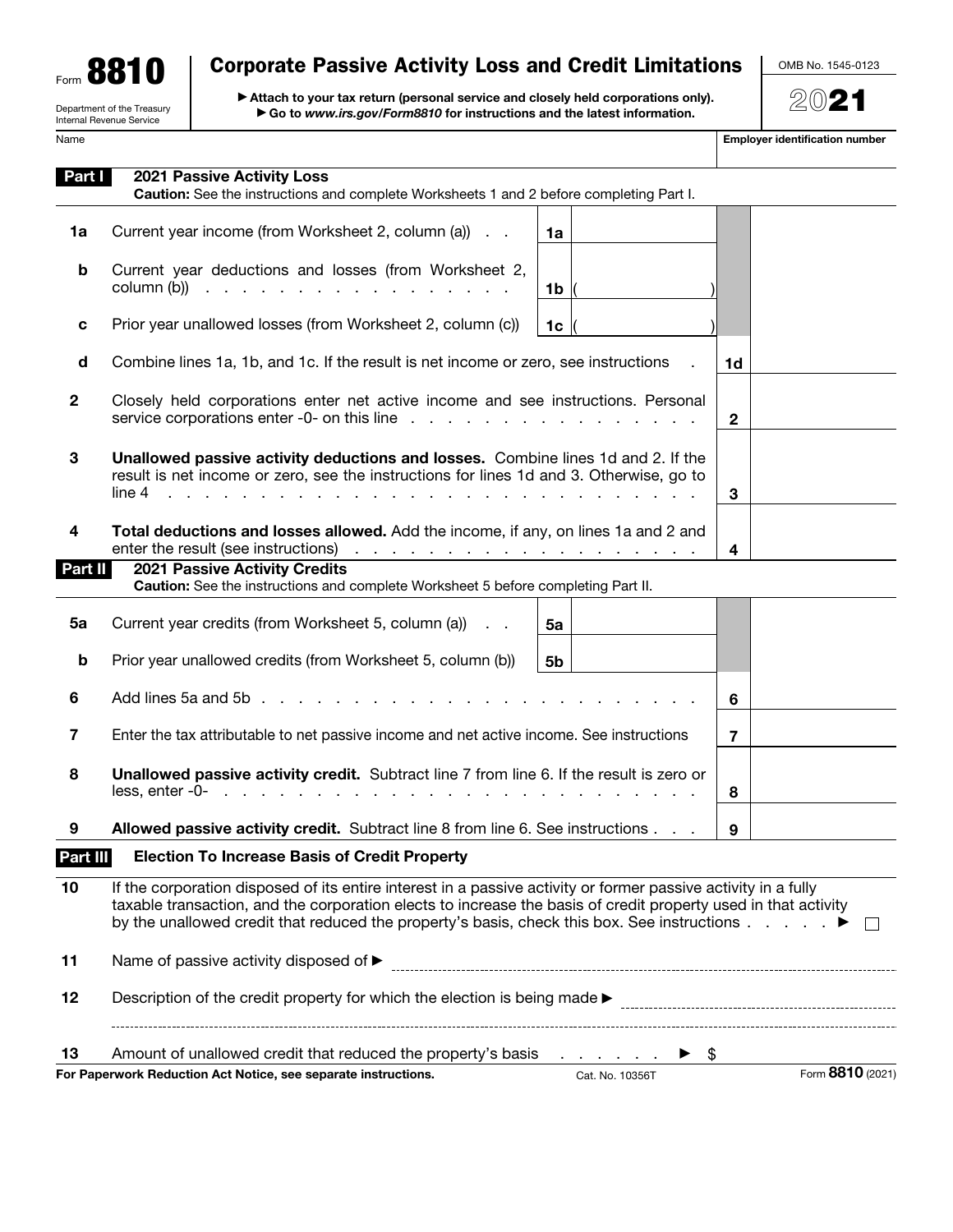# 2021 **Instructions for Form 8810**

## Corporate Passive Activity Loss and Credit Limitations

Section references are to the Internal Revenue Code unless otherwise noted.

## **Future Developments**

For the latest information about developments related to Form 8810 and its instructions, such as legislation enacted after they were published, go to *[IRS.gov/Form8810](https://www.irs.gov/form8810)*.

## **General Instructions**

## **Purpose of Form**

Personal service corporations and closely held corporations use Form 8810 to figure the amount of any passive activity loss (PAL) or credit for the current tax year and the amount of losses and credits from passive activities allowed on the corporation's tax return. Form 8810 is also used to make the election to increase the basis of credit property when the corporation disposes of its interest in an activity for which it has an unused credit.

Generally, passive activities include trade or business activities in which the corporation did not materially participate for the tax year, and rental activities regardless of its participation.

**Note.** Individuals subject to the passive activity rules use Form 8582, Passive Activity Loss Limitations.

## **Who Must File**

Personal service corporations and closely held corporations that have losses or credits (including prior year unallowed losses and credits) from passive activities must file Form 8810.

**Passive activity loss (PAL).** A personal service corporation has a PAL for the year if the total losses (including prior year unallowed losses) from its passive activities exceed the total income from its passive activities. A closely held corporation has a PAL for the year if the total losses (including prior year unallowed losses) from all its passive activities exceed the sum of the total income from all its passive activities and its net active income.

**Passive activity credit.** A personal service corporation has a passive activity credit for the year if its credits from passive activities (including prior year unallowed credits) exceed the tax attributable to net passive income. A

closely held corporation has a passive activity credit for the year if its credits from passive activities (including prior year unallowed credits) exceed the sum of the tax attributable to net passive income and the tax attributable to net active income.

For more information, see Pub. 925, Passive Activity and At-Risk Rules.

## **Definitions**

Except as otherwise indicated, the following terms are defined below.

**Personal service corporation.** A personal service corporation is a corporation whose principal activity for the testing period (defined below) for the tax year is the performance of personal services. The services must be substantially performed by employee-owners. Employee-owners must own more than 10% of the fair market value (FMV) of the corporation's outstanding stock on the last day of the testing period.

*Testing period.* Generally, the testing period for a tax year is the prior tax year. The testing period for a new corporation starts with the first day of its first tax year and ends on the earlier of:

• The last day of its first tax year, or • The last day of the calendar year in which the first tax year began.

*Principal activity.* The principal activity of a corporation is considered to be the performance of personal services if, during the testing period, the corporation's compensation costs for the performance of personal services are more than 50% of its total compensation costs.

*Performance of personal services.*  Personal services are those performed in the health, law, engineering, architecture, accounting, actuarial science, performing arts, or consulting fields (as defined in Temporary Regulations section 1.448-1T(e)). The term "performance of personal services" includes any activity involving the performance of personal services in these areas.

*Substantial performance by employee-owners.* Personal services are substantially performed by employee-owners if, for the testing period, more than 20% of the corporation's compensation costs for the performance

of personal services are for services performed by employee-owners.

Department of the Treasury **Internal Revenue Service**

*Employee-owner.* A person is considered to be an employee-owner if the person is an employee of the corporation on any day of the testing period, and owns any outstanding stock of the corporation on any day of the testing period. Stock ownership is determined under the attribution rules of section 318, except that "any" is substituted for "50 percent or more in value" in section 318(a)  $(2)(C)$ .

**Closely held corporation.** A corporation is a closely held corporation if at any time during the last half of the tax year more than 50% in value of its outstanding stock is directly or indirectly owned, by or for not more than five individuals, and the corporation is not a personal service corporation.

Certain organizations are treated as individuals for this test (see section 542(a)). For rules of determining stock ownership, see section 544 (as modified by section 465(a)(3)).

#### **Other Passive Activity Terms**

Some additional terms are defined below.

**Net income.** The excess of current year income over current year deductions from the activity. This includes any current year gains or losses from the disposition of assets or an interest in the activity.

**Net loss.** The excess of current year deductions over current year income from the activity. This includes any current year gains or losses from the disposition of assets or an interest in the activity.

**Overall gain.** The excess of the "net income" from the activity over the prior year unallowed losses from the activity.

**Overall loss.** The excess of the prior year unallowed losses from the activity over the "net income" from the activity or the prior year unallowed losses from the activity plus the "net loss" from the activity.

**Prior year unallowed losses.** The deductions and losses from an activity that were disallowed under the PAL limitations in a prior year and carried forward to the tax year under section 469(b). See Regulations section 1.469-1(f)(4).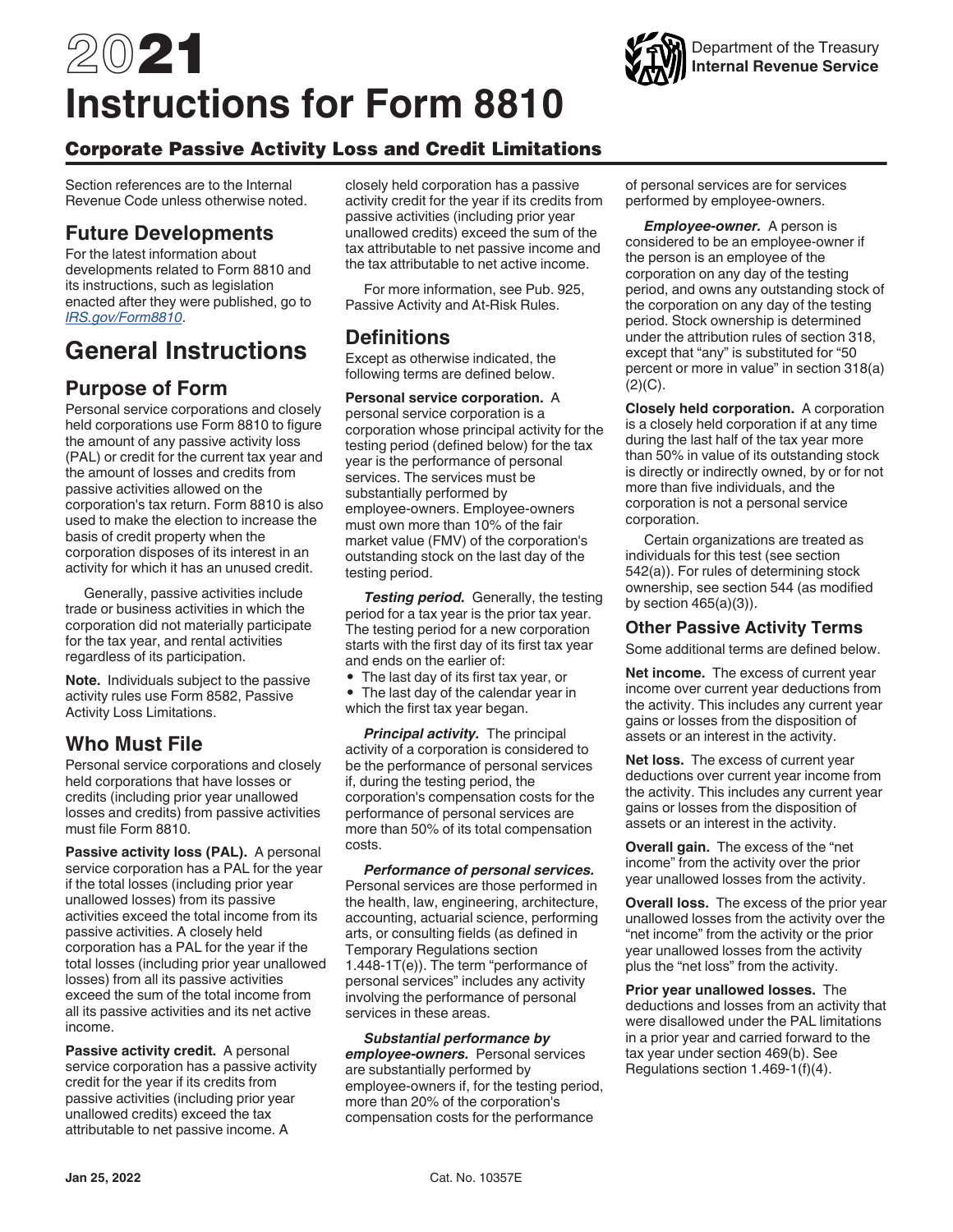## **Coordination With Other Limitations**

Generally, items of deduction or loss from a passive activity are subject to other limitations before they are subject to the PAL limitations. Once a deduction or loss becomes allowable under these other limitations, the corporation must determine whether the deduction or loss is limited under the PAL rules. Examples of other limitations include the following.

• Basis.

• Section 163(j) interest deduction limitations.

• At-risk limitations. See Form 6198, At-Risk Limitations, for details on the at-risk rules.

In addition, certain allowances under the PAL rules may be limited under other rules. This includes the following.

• Capital losses allowable under the PAL rules may be limited under the capital loss limitations of section 1211(a).

• Percentage depletion deductions allowable under the PAL rules may be limited under section 613A(d).

## **Special Rules for Consolidated Group**

The passive activity loss and passive activity credit of an affiliated group of corporations filing a consolidated return for the tax year (a consolidated group) are determined by taking into account the following items of each member of the group.

• Passive activity gross income and deductions.

• Gain or loss on dispositions.

• Net active income (for a consolidated group treated as a closely held corporation).

• Credits from passive activities.

## **Activities That Are Not Passive Activities**

The following are not classified as passive activities. Generally, income, losses, and credits from these activities are not entered on Form 8810. However, losses and credits from these activities may be subject to limitations other than the passive activity loss and credit rules.

1. Trade or business activities in which the corporation materially participated for the tax year.

2. Any rental real estate activity in which the corporation materially participated if the corporation was a closely held corporation that derived more than 50% of its gross receipts from real property trades or businesses in which it materially participated. For these purposes, gross receipts do not include portfolio income, as defined later under *Passive Activity Income*.

For purposes of this rule, each interest in rental real estate is a separate activity, unless the corporation elects to treat all interests in rental real estate as one activity. The corporation makes the election by attaching a statement to its original income tax return for the tax year. See Regulations section 1.469-9(g) for details on how to make or revoke this election. For information on making a late election, see Rev. Proc. 2011-34, 2011-24 I.R.B. 875, available at *[IRS.gov/irb/](https://www.irs.gov/irb/2011-24_IRB) [2011-24\\_IRB](https://www.irs.gov/irb/2011-24_IRB)*.

A real property trade or business is any real property development, redevelopment, construction, reconstruction, acquisition, conversion, rental, operation, management, leasing, or brokerage trade or business.

**Note.** If an activity qualifies for the exception described above in 2021, but has a prior year unallowed PAL, the prior year unallowed loss is treated as a loss from a former passive activity. See *Former Passive Activities*, later.

3. A working interest in an oil or gas well held directly or through an entity that does not limit the corporation's liability (such as a general partner's interest in a partnership). In this case, it does not matter whether the corporation materially participated in the activity for the tax year.

If, however, the corporation's liability was limited for part of the year (for example, the corporation converted its general partnership interest to a limited partnership interest during the year), some of the corporation's income and losses from the working interest may be treated as passive activity gross income and passive activity deductions. See Temporary Regulations section 1.469-1 $T(e)(4)$  for more details.

4. An activity of trading personal property for the account of owners of interests in the activity. For purposes of this rule, personal property means property that is actively traded, such as stocks, bonds, and other securities. See Temporary Regulations section 1.469-1T(e)(6) for more details.

## **Rental Activities**

A rental activity is a passive activity even if the corporation materially participated in the activity unless it meets the requirements described in item 2 in *Activities That Are Not Passive Activities*  above. In addition, if the corporation meets any of the five exceptions listed below, the rental of the property is not treated as a rental activity. See *Reporting Income, Deductions, Losses, and Credits From Rental Activities* below if the corporation meets any of the exceptions.

An activity is a rental activity if tangible property (real or personal) is used by

customers or held for use by customers and the gross income (or expected gross income) from the activity represents amounts paid (or to be paid) mainly for the use of the property. It does not matter whether the use of the property is under a lease, a service contract, or some other arrangement.

#### **Exceptions**

An activity is not a rental activity if any of the following apply.

1. The average period of customer use (see below) of the rental property is:

a. 7 days or less, or

b. 30 days or less and significant personal services (see below) were provided in making the rental property available for customer use.

Figure the average period of customer use for a class of property by dividing the total number of days in all rental periods by the number of rentals during the tax year. If the activity involves renting more than one class of property, multiply the average period of customer use of each class by the ratio of the gross rental income from that class to the activity's total gross rental income. The activity's average period of customer use equals the sum of these class-by-class average periods weighted by gross income. See Regulations section 1.469-1(e)(3)(iii) for more details.

Significant personal services include only services performed by individuals. To determine if personal services are significant, all the relevant facts and circumstances are taken into consideration, including the frequency of the services, the type and amount of labor required to perform the services, and the value of the services relative to the amount charged for the use of the property. Significant personal services do not include:

a. Services needed to permit the lawful use of the property;

b. Services to repair or improve property that would extend its useful life for a period substantially longer than the average rental period; and

c. Services that are similar to those commonly provided with long-term rentals of real estate, such as cleaning and maintenance of common areas, routine repairs, trash collection, elevator service, and security at entrances or perimeters.

2. Extraordinary personal services were provided in making the rental property available for customer use.

Extraordinary personal services are services provided in making rental property available for customer use only if they are performed by individuals and the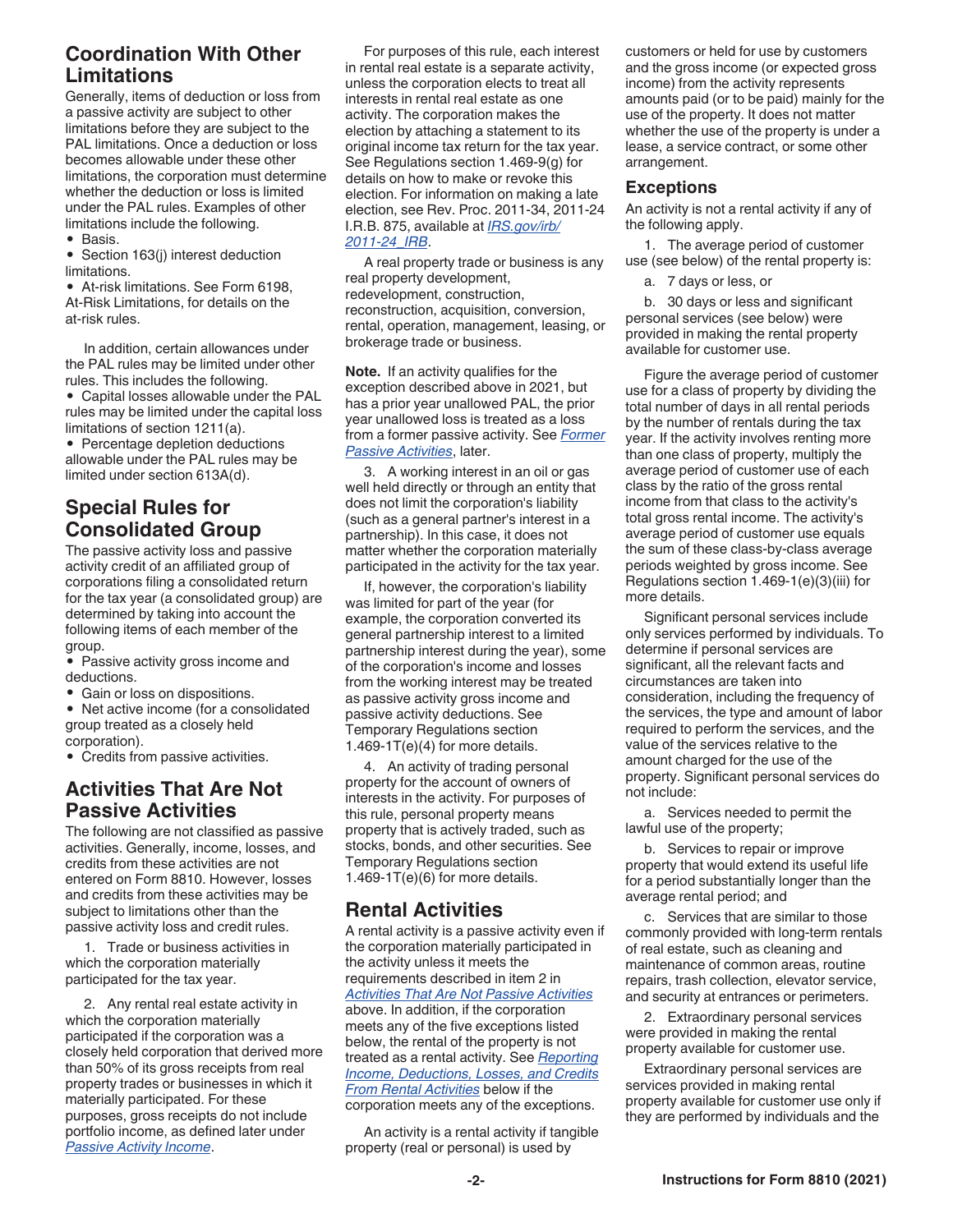customers' use of the property is incidental to their receipt of the services.

3. Rental of the property is incidental to a nonrental activity.

The rental of property is incidental to an activity of holding property for investment if the main purpose for holding the property during the tax year is to realize a gain from its appreciation and the gross rental income is less than 2% of the smaller of the unadjusted basis or the FMV of the property.

Unadjusted basis is the cost of the property without regard to depreciation deductions or any other basis adjustment described in section 1016.

The rental of property is incidental to a trade or business activity if:

a. The corporation owned an interest in the trade or business activity during the tax year,

b. The rental property was mainly used in the trade or business activity during the tax year or during at least 2 of the 5 preceding tax years, and

c. The gross rental income from the property is less than 2% of the smaller of the unadjusted basis or the FMV of the property.

Lodging provided for the employer's convenience to an employee or the employee's spouse or dependents is incidental to the activity or activities in which the employee performs services.

4. The corporation customarily makes the rental property available during defined business hours for nonexclusive use by various customers.

5. The corporation provides property for use in a nonrental activity of a partnership or joint venture in its capacity as an owner of an interest in the partnership or joint venture.

*Example.* If a partner contributes the use of property to a partnership, none of the partner's distributive share of partnership income is income from a rental activity unless the partnership is engaged in a rental activity.

Also, a partner's gross income attributable to a guaranteed payment under section 707(c) is not income from a rental activity. The determination of whether the property used in the activity is provided in the partner's capacity as an owner of an interest in the partnership is made on the basis of all the facts and circumstances.

#### **Reporting Income, Deductions, Losses, and Credits From Rental Activities**

If the corporation meets any of the five exceptions listed above, the corporation's rental of the property is not a rental

activity. The corporation then must determine:

1. Whether the rental of the property is a trade or business activity (see *Trade or Business Activities*, later) and, if so,

2. Whether the corporation materially participated in the activity for the tax year.

To report income, deductions, losses, or credits from a trade or business activity in which the corporation did not materially participate, see *Trade or business activities without material participation*  under *Reporting Income, Deductions, Losses, and Credits From Trade or Business Activities,* later.

If the corporation meets any of the five exceptions and the activity is a trade or business activity in which the corporation materially participated, report any income, deduction, loss, or credit from the activity on the forms or schedules normally used.

If the rental activity did not meet any of the five exceptions, it is generally a passive activity. Special rules apply if the corporation conducted the rental activity through a publicly traded partnership (PTP) or if any of the rules described under *Recharacterization of Passive Income*, later, apply. See *PAL rules for partners in PTPs* under *Special Instructions for PTPs,* later.

If none of the special rules apply, use Worksheets 1 and 2 to determine the amount to enter in Part I of Form 8810 for each passive rental activity. If the corporation has credits from passive rental activities, use Worksheet 5 to figure the amount to enter in Part II of Form 8810. The worksheets are located later in the instructions.

#### **Trade or Business Activities**

A trade or business activity is an activity (other than a rental activity or an activity treated as incidental to an activity of holding property for investment) that:

1. Involves the conduct of a trade or business (within the meaning of section 162),

2. Is conducted in anticipation of starting a trade or business, or

3. Involves research or experimental expenditures deductible under section 174 (or that would be if the corporation chose to deduct rather than capitalize them).

#### **Reporting Income, Deductions, Losses, and Credits From Trade or Business Activities**

**Trade or business activities with material participation.** If the corporation materially participated in a trade or business activity, that activity is not a

passive activity. Report the income, deductions, losses, and credits from the activity on the form or schedule normally used.

**Trade or business activities without material participation.** In general, use Worksheets 1 and 2 to determine the amount to enter in Part I of Form 8810 for each trade or business activity in which the corporation did not materially participate. If, however, the corporation held the activity through a PTP or the activity is a significant participation activity, special rules apply. See *Publicly Traded Partnerships (PTPs)*, later. See *Significant Participation Passive Activities*  under *Recharacterization of Passive Income* in Pub. 925 for details about how to report income or losses from significant participation passive activities.

In general, if the corporation has credits from passive activities, use Worksheet 5 to figure the amount to enter in Part II of Form 8810. However, if the corporation held the activity through a PTP, special rules apply. See *Credits From PTPs*, later, for details about how to report credits from these activities.

## **Material Participation**

Personal service corporations and closely held corporations materially or significantly participate in an activity if one or more individuals, each of whom would materially or significantly participate in the activity if the corporation's activity were the individual's activity, directly or indirectly own more than 50% (by value) of the corporation's outstanding stock. For this purpose, an individual's participation in all activities other than activities of the corporation is disregarded.

A closely held corporation also materially participates in an activity if the corporation satisfies the qualifying business requirements of section 465(c) (7)(C) (without regard to section 465(c)(7) (C)(iv) for the excluded business exception from the at-risk limitations).

These requirements are met if:

1. During the entire 12-month period ending on the last day of the tax year, substantially all the services of at least one full-time employee of the corporation were in the active management of the activity;

2. During the same period, substantially all the services of at least three full-time nonowner employees were directly related to the activity; and

3. The deductions attributable to the activity and allowed solely under sections 162 and 404 exceed 15% of the gross income from the activity for the tax year.

**Participation.** For purposes of the material participation tests listed below, participation generally includes any work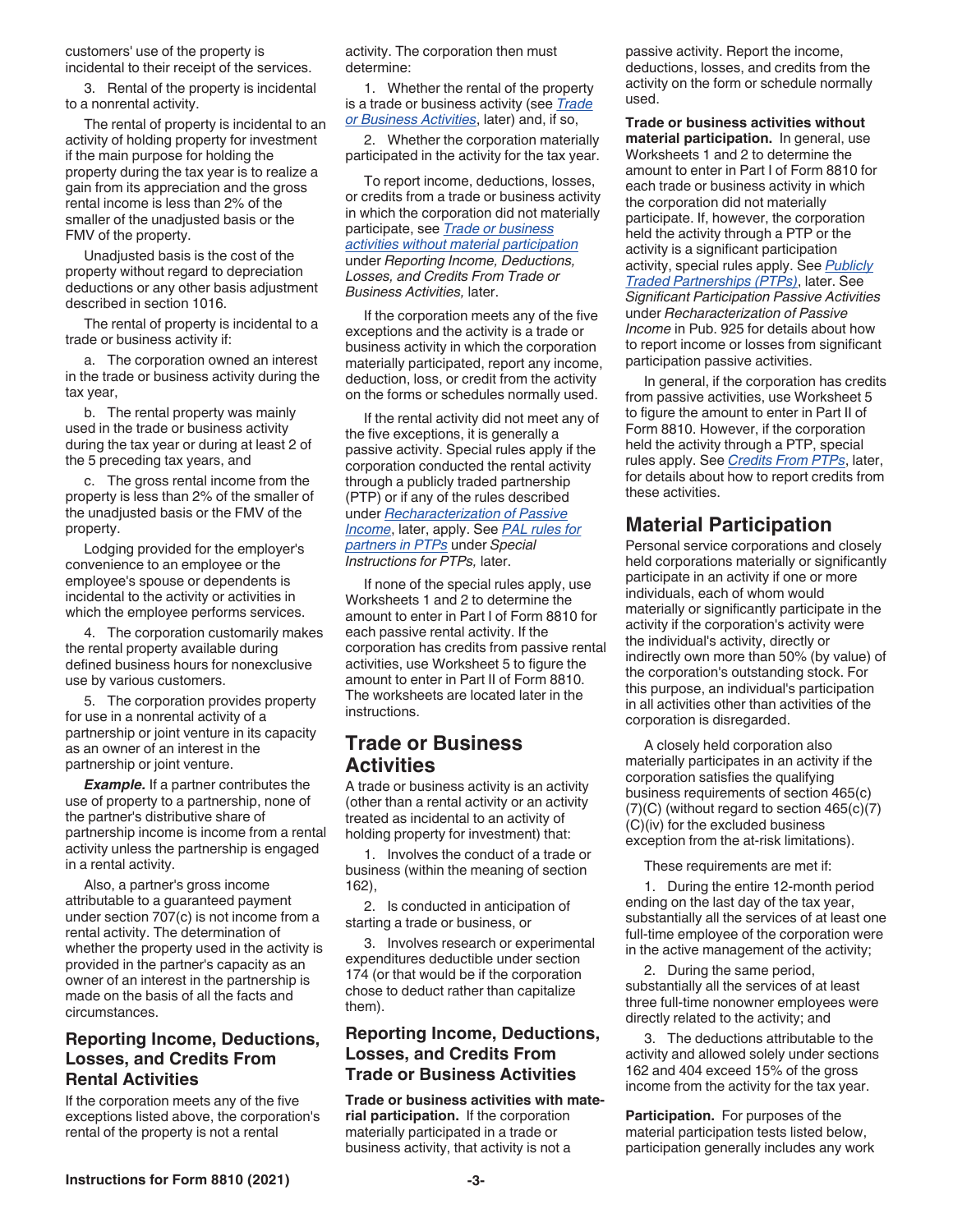the individual did (without regard to the capacity in which the individual did it) in connection with an activity in which the corporation owned an interest at the time the individual did the work.

Work is not treated as participation, however, if the work is not work that an owner of that type of activity would customarily do, and if one of the individual's main reasons for doing the work is to avoid the disallowance of losses or credits from the activity under the passive activity loss and credit rules.

*Proof of participation.* Participation in an activity can be proved by any reasonable means. Contemporaneous daily time reports, logs, or similar documents are not required if participation can be established by other reasonable means. Reasonable means for this purpose may include, but are not limited to, the identification of services performed over a period of time and the approximate number of hours spent performing the services during that period, based on appointment books, calendars, or narrative summaries.

**Tests for investors.** Work done as an investor in an activity is not treated as participation unless the individual was directly involved in the day-to-day management or operations of the activity. For purposes of this test, work done as an investor includes the following activities. • Studying and reviewing financial

statements or reports on operations of the activity.

• Preparing or compiling summaries or analyses of the finances or operations of the activity for the individual's own use.

• Monitoring the finances or operations of the activity in a nonmanagerial capacity.

If the individual is married for the tax year, the individual's participation in an activity includes any participation in the activity during the tax year by that individual's spouse, whether or not the spouse owned any interest in the activity and whether or not the individual and spouse file a joint return for the tax year.

**Tests for individuals.** An individual materially participates in an activity of the corporation if one or more of the following tests are satisfied.

1. The individual participated in the activity for more than 500 hours during the tax year.

2. The individual's participation in the activity for the tax year was substantially all of the participation in the activity of all individuals (including individuals who did not own any interest in the corporation or the activity) for the year.

3. The individual participated in the activity for more than 100 hours during the tax year, and that individual participated at least as much as any other individual (including individuals who did not own any interest in the corporation or the activity) for the year.

4. The activity is a significant participation activity for the individual for the tax year, and the individual participated in all significant participation activities during the year for more than 500 hours. For this purpose, an individual's participation in all activities other than activities of the corporation is disregarded.

A significant participation activity is any trade or business activity in which the individual participated for more than 100 hours during the year and in which the individual did not materially participate under any of the material participation tests (other than this fourth test). For more information regarding significant participation, see Pub. 925.

5. The individual materially participated in the activity (other than by meeting this fifth test) for any 5 (whether or not consecutive) of the 10 immediately preceding tax years.

6. The activity is a personal service activity in which the individual materially participated for any 3 (whether or not consecutive) preceding tax years.

An activity is a personal service activity if it involves the performance of personal services in the fields of health, law, engineering, architecture, accounting, actuarial science, performing arts, or consulting, or in any other trade or business in which capital is not a material income-producing factor.

7. Based on all the facts and circumstances, the individual participated in the activity on a regular, continuous, and substantial basis during the tax year.

The individual does not materially participate in the activity under this seventh test, however, if the individual participated in the activity for 100 hours or less during the tax year. Participation in managing the activity does not count in determining whether the individual materially participated under the test if:

a. Any person (except that individual) received compensation for performing services in the management of the activity, or

b. Any person in the activity spent more hours during the tax year than that individual spent performing services in the management of the activity (regardless of whether the individual was compensated for the management services).

#### **Special rules for limited partners.**

Generally, a limited partner cannot materially participate in an activity. However, the corporation is considered to materially participate in an activity in which it holds a limited partnership interest if one

or more individuals (each of whom would materially participate in the activity under test 1, 5, or 6, discussed above, for the tax year if the corporation's activity were the individual's activity) directly or indirectly own more than 50% (by value) of the corporation's outstanding stock.

The corporation is not treated as a limited partner, however, if the corporation was also a general partner in the partnership at all times during the partnership's tax year ending with or within the corporation's tax year (or, if shorter, during the portion of the partnership's tax year in which the corporation directly or indirectly owned a limited partnership interest).

**Consolidated groups.** See Regulations section 1.469-1(h)(4) for rules for determining whether a consolidated group materially or significantly participates.

#### **Grouping of Activities**

Generally, one or more trade or business activities or rental activities may be treated as a single activity if the activities make up an appropriate economic unit for the measurement of gain or loss under the passive activity rules. Whether activities make up an appropriate economic unit depends on all the relevant facts and circumstances. The factors given the greatest weight in determining whether activities make up an appropriate economic unit are:

1. Similarities and differences in types of trades or businesses,

2. The extent of common control,

- 3. The extent of common ownership,
- 4. Geographical location, and

5. Interdependencies between or among the activities. This includes the extent to which the activities purchase or sell goods between or among themselves, involve products or services that are normally provided together, have the same customers, have the same employees, or are accounted for with a single set of books and records.

*Example.* A corporation has a significant ownership interest in a bakery and a movie theater in Baltimore and in a bakery and a movie theater in Philadelphia. Depending on all the relevant facts and circumstances, there may be more than one reasonable method for grouping the activities. For instance, the following groupings may or may not be permissible.

- A single activity.
- A movie theater activity and a bakery activity.
- A Baltimore activity and a Philadelphia activity.
- Four separate activities.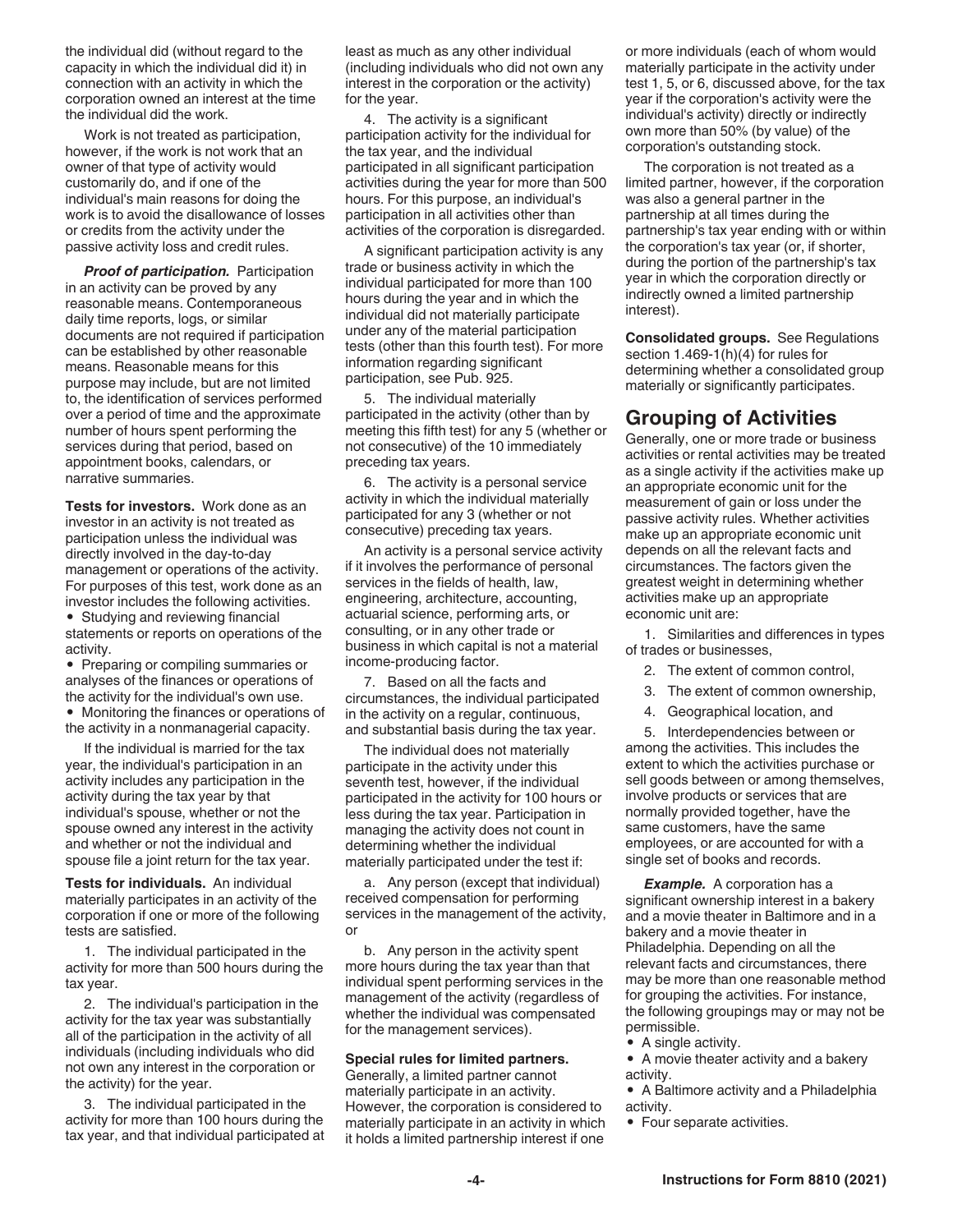Once the corporation chooses a grouping under these rules, it must continue using that grouping in later tax years unless either:

• The corporation determines that the original grouping was clearly inappropriate, or

• A material change in the facts and circumstances makes that grouping clearly inappropriate.

The IRS may regroup the corporation's activities if any of the activities resulting from the corporation's groupings are not an appropriate economic unit and one of the primary purposes of the grouping (or failure to regroup as required under Regulations section 1.469-4(e)) is to avoid the underlying purposes of the passive activity rules.

The corporation must comply with disclosure requirements for certain changes to the corporation's groupings as described in *Disclosure Requirement*, later.

**Limitation on grouping certain activities.** The following activities cannot be grouped together.

1. A rental activity with a trade or business activity unless the activities being grouped together make up an appropriate economic unit and:

a. The rental activity is insubstantial relative to the trade or business activity or vice versa, or

b. Each owner of the trade or business activity has the same proportionate ownership interest in the rental activity. If so, the rental activity portion involving the rental of property used in the trade or business activity can be grouped with the trade or business activity. See *Rental activities* under *Grouping Your Activities* in Pub. 925 for an example.

2. An activity involving the rental of real property with an activity involving the rental of personal property (except personal property provided in connection with the real property or vice versa).

3. Any activity with another activity in a different type of business and in which the corporation holds an interest as a limited partner or as a limited entrepreneur if that other activity is holding, producing, or distributing motion picture films or videotapes; farming; leasing section 1245 property; or exploring for or exploiting oil and gas resources or geothermal deposits.

**Activities conducted through partnerships and other C corporations subject to section 469.** Once a partnership or corporation determines its activities under these rules, a partner or shareholder can use these rules to group those activities with:

• Each other,

• Activities conducted directly by the partner or shareholder, or

• Activities conducted through other partnerships and corporations.

A partner or shareholder cannot treat as separate activities those activities grouped together by the partnership or corporation.

*Partial disposition of an activity.*  The corporation can, for the tax year in which there is a disposition of substantially all of an activity, treat the part disposed of as a separate activity if it can prove with reasonable certainty:

1. The prior year unallowed losses and credits, if any, allocable to the part of the activity disposed of; and

2. The net income or loss and any credits for the year of disposition allocable to the disposed part of the activity.

#### **Disclosure Requirement**

A corporation is required to report to the IRS certain changes to the corporation's groupings that occur during the tax year. For more information on these disclosure requirements, see Rev. Proc. 2010-13, 2010-4 I.R.B. 329, available at *[IRS.gov/irb/2010-04\\_IRB](https://www.irs.gov/irb/2010-04_IRB/ar15.html)*.

**New grouping.** The corporation must file a written statement with its original income tax return for the first tax year in which two or more activities are originally grouped as a single activity. The statement must provide the names, addresses, and employer identification numbers (EINs), if applicable, for the activities being grouped as a single activity. In addition, the statement must contain a declaration that the grouped activities make up an appropriate economic unit for the measurement of gain or loss under the passive activity rules.

**Addition to an existing grouping.** The corporation must file a written statement with its original income tax return for the tax year in which the corporation adds a new activity to an existing grouping. The statement must provide the name, address, and EIN, if applicable, for the activity that is being added and for the activities in the existing grouping. In addition, the statement must contain a declaration that the activities make up an appropriate economic unit for the measurement of gain or loss under the passive activity rules.

**Regrouping.** The corporation must file a written statement with its original income tax return for the tax year in which the corporation regroups activities under Regulations section 1.469-4(e)(2). The statement must provide the names, addresses, and EINs, if applicable, for the activities that are being regrouped. If the corporation regroups two or more

activities into a single activity, the statement must contain a declaration that the regrouped activities make up an appropriate economic unit for the measurement of gain or loss under the passive activity rules. In addition, the statement must contain an explanation of why the original grouping was clearly inappropriate or the nature of the material change in the facts and circumstances that made the original grouping clearly inappropriate.

**Reporting of pre-existing groupings required only upon change.** The corporation is not required to file a written statement reporting the grouping of the trade or business activities and rental activities that have been made for tax years beginning before January 25, 2010 (pre-existing groupings), until the corporation makes a change to the grouping.

**Effect of failure to report.** If the corporation fails to report these changes, each trade or business activity or rental activity will be treated as a separate activity. The corporation will be considered to have made a timely disclosure if it has filed all affected income tax returns consistent with the claimed grouping and makes the required disclosure on the income tax return for the year in which the corporation first discovered the failure to disclose. If the IRS first discovers the failure to disclose, however, the corporation must also have reasonable cause for not making the required disclosure.

## **Passive Activity Income and Deductions**

Take into account only passive activity income and passive activity deductions to figure the corporation's overall gain or overall loss from all passive activities or any passive activity. In figuring the PAL, a closely held corporation subtracts both passive activity income and net active income from its passive activity deductions. See the instructions for line 2, later, for the definition of net active income.

#### **Self-Charged Interest**

Certain "self-charged" interest income or expense can be treated as passive activity gross income or passive activity deductions if the loan proceeds are used in a passive activity. Generally, self-charged interest income and expense result from loans between the corporation and a partnership in which the corporation had a direct or indirect ownership interest. It may also result from loans between one partnership and another if each owner in the borrowing entity has the same proportional ownership interest in the lending entity. The self-charged interest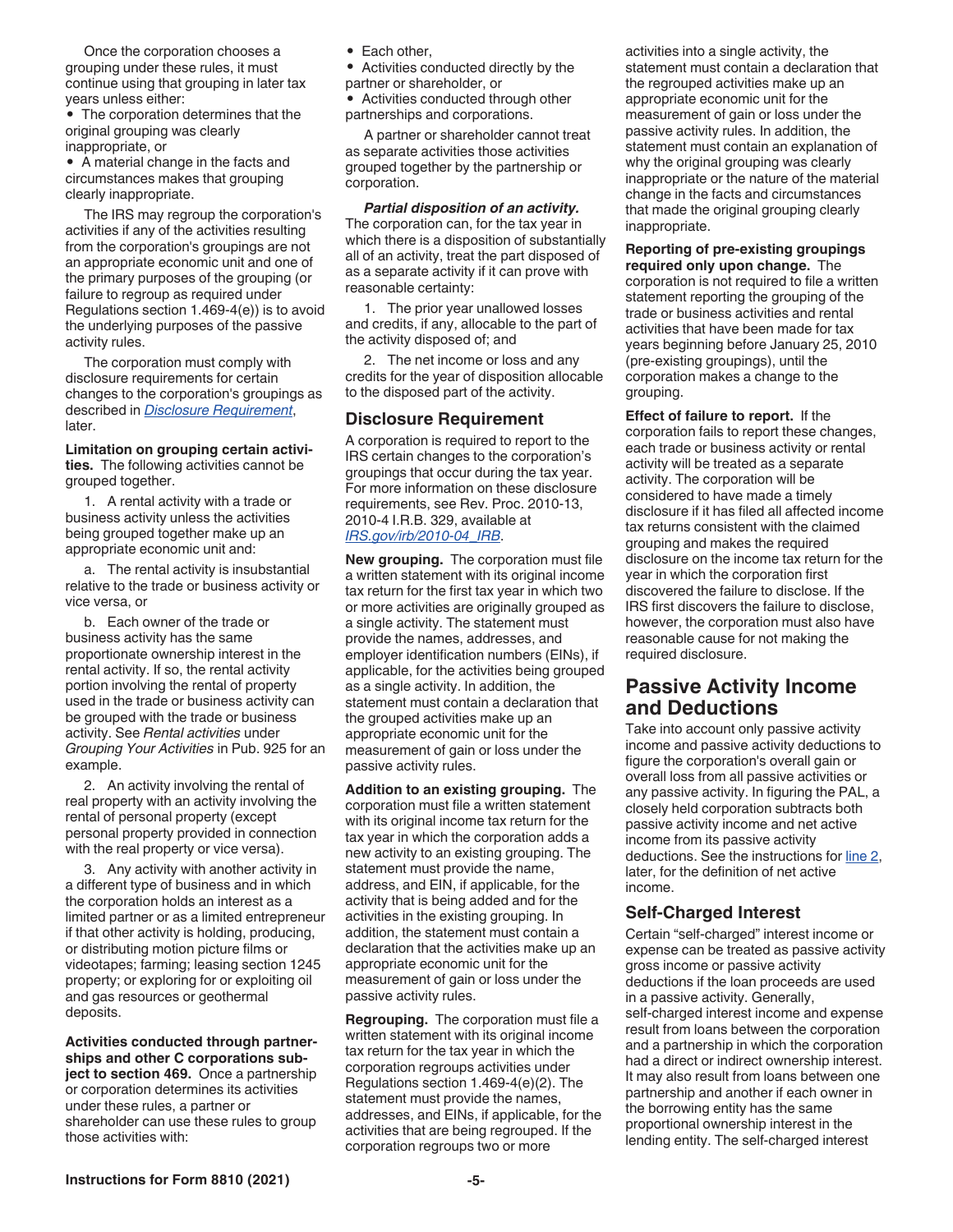rules do not apply to the corporation's partnership interest if the partnership made an election under Regulations section 1.469-7(g) to avoid the application of these rules. See Regulations section 1.469-7 for details.

#### **Passive Activity Income**

Passive activity income includes all income from passive activities, including (with certain exceptions described in Temporary Regulations section 1.469-2T(c)(2) and Regulations section 1.469-2(c)(2)) gain from the disposition of an interest in a passive activity or property used in a passive activity at the time of the disposition.

Passive activity income does not include the following.

• Income from activities that are not passive activities, discussed earlier.

• Portfolio income, including interest, dividends, annuities, and royalties not derived in the ordinary course of a trade or business, and gain or loss from the disposition of property that produces portfolio income or is held for investment (see section 163(d)(5)). See Temporary Regulations section 1.469-2T(c)(3). See *Self-Charged Interest*, earlier, for an exception.

• Personal service income, including commissions and income from trade or business activities in which the corporation materially participated for the tax year. See Temporary Regulations section 1.469-2T(c)(4).

• Income from positive section 481 adjustments allocated to activities other than passive activities. See Temporary Regulations section 1.469-2T(c)(5).

• Income or gain from investments of working capital.

• Income from an oil or gas property if the corporation treated any loss from a working interest in the property for any tax year beginning after 1986 as a nonpassive loss under the rule excluding working interests in oil and gas wells from passive activities, as discussed in item 3 under *Activities That Are Not Passive Activities*, earlier. See Regulations section 1.469-2(c)(6).

• Any income treated as income not from a passive activity under Temporary Regulations section 1.469-2T(f) and Regulations section 1.469-2(f). See *Recharacterization of Passive Income*, later.

• Overall gain from any interest in a PTP. See *Publicly Traded Partnerships (PTPs)*, later.

• State, local, and foreign income tax refunds.

• Any reimbursement of a casualty or theft loss included in income as recovery of all or part of a prior year loss deduction, if the deduction for the loss was not treated as a passive activity deduction.

• Cancellation of debt income to the extent that at the time the debt was discharged it was not properly allocable under Temporary Regulations section 1.163-8T to passive activities.

#### **Recharacterization of Passive Income**

Certain income from passive activities can be recharacterized and excluded from passive activity income. The amount of income recharacterized equals the net income from the sources described below. If during the tax year the corporation received net income from any of these sources (either directly or through a partnership), see *Recharacterization of Passive Income* in Pub. 925 for details on reporting net income or loss from these sources.

Income from the following sources may be subject to the net income recharacterization rules.

• Significant participation passive activities. A significant participation passive activity is any trade or business activity (see *Trade or Business Activities,*  earlier) in which the corporation is treated as having participated for more than 100 hours during the tax year but did not materially participate.

• Rental of property when less than 30% of the unadjusted basis of the property is subject to depreciation.

• Passive equity-financed lending activities.

• Rental of property incidental to a development activity.

• Rental of property to a nonpassive activity.

• Acquisition of an interest in a pass-through entity that licenses intangible property.

#### **Passive Activity Deductions**

Passive activity deductions include all deductions from activities that are passive activities for the current tax year and all deductions from passive activities that were disallowed under the PAL rules in prior tax years and carried forward to the current tax year under section 469(b).

Passive activity deductions include losses from dispositions of property used in a passive activity at the time of the disposition and losses from a disposition of less than an entire interest in a passive activity. See *Dispositions*, later, for the treatment of losses upon certain dispositions of an entire interest in an activity.

Passive activity deductions do not include the following.

• Deductions for expenses (other than interest expense) that are clearly and directly allocable to portfolio income.

• Dividends-received deductions for dividends not included in passive activity gross income.

• Interest expense, other than interest expense properly allocable under Temporary Regulations section 1.163-8T to passive activities or self-charged interest treated as a passive activity deduction (see *Self-Charged Interest*, earlier). For example, capitalized interest expense is not a passive activity deduction.

• Losses from dispositions of property that produce portfolio income or property held for investment.

- State, local, and foreign income taxes.
- Charitable contribution deductions.

• Net operating loss deductions, percentage depletion carryovers under section 613A(d), and capital loss carrybacks and carryovers.

• Deductions and losses that would have been allowed for tax years beginning before 1987, but for basis or at-risk limitations.

• Net negative section 481 adjustments allocated to activities other than passive activities. See Temporary Regulations section 1.469-2T(d)(7).

• Deductions for losses from fire, storm, shipwreck, or other casualty, or from theft, if losses similar in cause and severity do not regularly recur in the activity.

## **Former Passive Activities**

A former passive activity is any activity that was a passive activity in a prior tax year but is not a passive activity in the current tax year. A prior year unallowed loss from a former passive activity is allowed to the extent of current year income from the activity. The following apply.

• If the current year net income from the activity is less than the prior year unallowed loss, enter the prior year unallowed loss and any current year net income from the activity on Form 8810 and the applicable worksheets.

• If the current year net income from the activity is more than or equal to the prior year unallowed loss from the activity, report the income and loss on the forms and schedules normally used; do not enter the amounts on Form 8810.

• If the activity has a net loss for the current year, enter the prior year unallowed loss (but not the current year loss) on Form 8810 and the applicable worksheets.

For rules about prior year unallowed credits from former passive activities, see section 469(f). To report a disposition of a former passive activity, follow the rules under *Dispositions* below.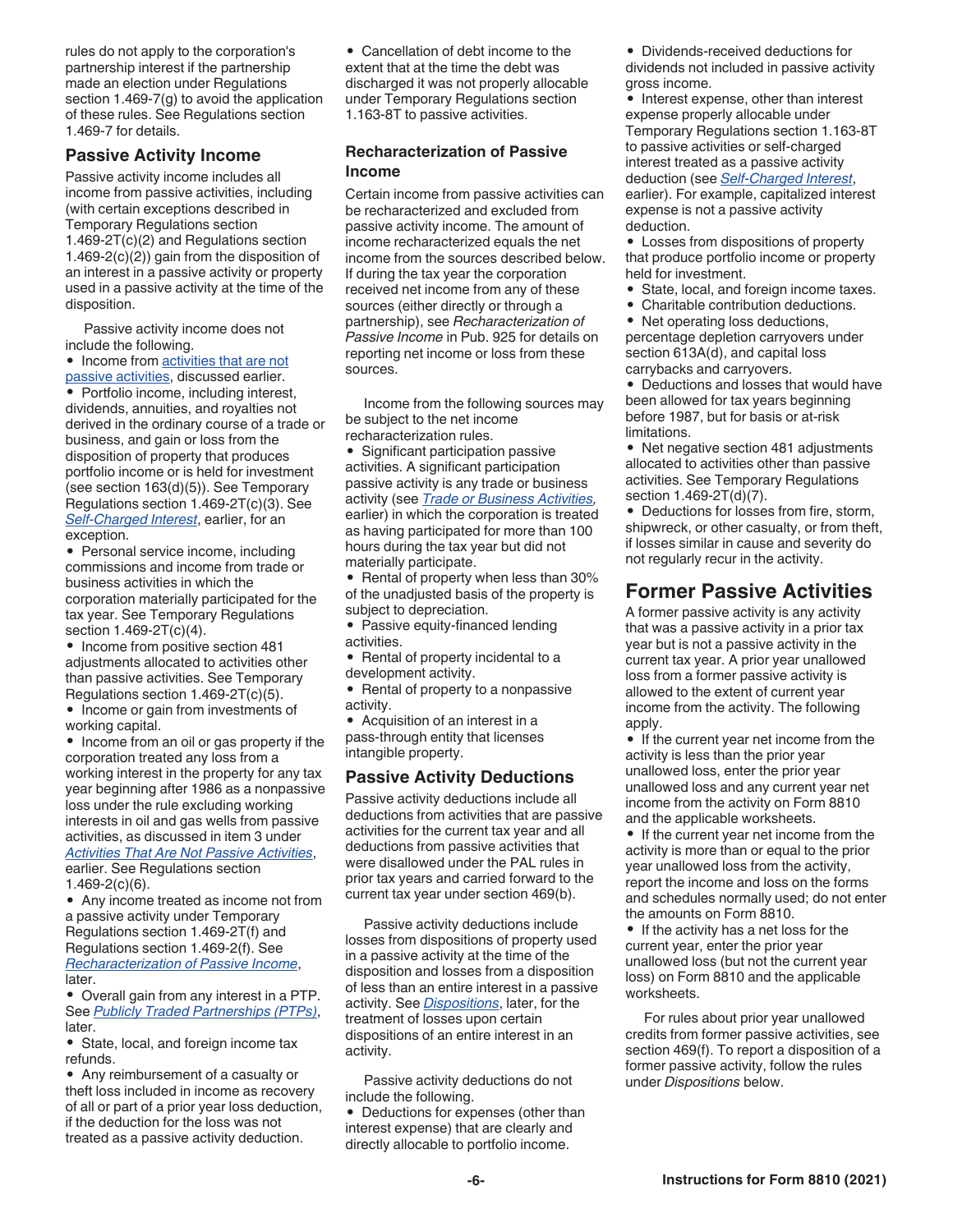## **Dispositions**

#### **Disposition of Less Than an Entire Interest**

Gains and losses from the disposition of less than an entire interest in an activity are treated as part of the net income or net loss from the activity for the current year.

**Note.** A disposition of less than substantially all of an entire interest does not trigger the allowance of prior year unallowed losses.

#### **Disposition of an Entire Interest**

If the corporation disposed of its entire interest in a passive activity or a former passive activity to an unrelated party in a fully taxable transaction during the tax year, the losses allocable to the activity for the year are not limited by the PAL rules. A fully taxable transaction is a transaction in which all the realized gain or loss is recognized.

If the corporation is using the installment method to report this kind of disposition, figure the loss for the current year that is not limited by the PAL rules by multiplying the corporation's overall loss (which does not include losses allowed in prior years) by the following fraction.

> Gain recognized in the current year Unrecognized gain as of the beginning of the current year

Unallowed passive activity credits, unlike unallowed PALs, are not allowable when the corporation disposes of its interest in an activity. However, the corporation can elect to increase the basis of the credit property by the amount of the original basis reduction of the property to the extent that the credit has not been allowed under the passive activity rules. Unallowed passive activity credits that are not used to increase the basis of the credit property are carried forward until they are allowed. To make the election, complete Part III of Form 8810. No basis adjustment can be elected on a partial disposition of the corporation's interest in a passive activity.

A partner in a PTP is not treated as having disposed of an entire interest in an activity of a PTP until there is an entire disposition of the partner's interest in the PTP.

See *Dispositions* in Pub. 925 for additional information about dispositions, including rules for dispositions by gift or death.

#### **Reporting an Entire Disposition**

When the corporation completely disposes of an entire interest in a passive activity or a former passive activity, there may be net income or loss and prior year unallowed losses from the activity. Combine all income, gains, deductions, and losses (including any prior year unallowed losses) from the activity for the tax year to see if the corporation has an overall gain or loss.

If the corporation has an overall gain from a passive activity and also has other passive activities to report on Form 8810, include the income, gains, deductions, and losses (including prior year unallowed losses) on Worksheet 1. If this is the corporation's only passive activity or a former passive activity, report the income, gains, deductions, and losses (including prior year unallowed losses) on the forms and schedules normally used, but do not enter them on the worksheets or on Form 8810.

If the corporation has an overall loss when combining all income, gains, deductions, and losses (including any prior year unallowed losses) from the activity, report all the income, gains, deductions, and losses on the forms and schedules normally used, but do not enter them on the worksheets or on Form 8810.

**Note.** Members of a consolidated group, see Regulations section 1.469-1(h)(6) and Temporary Regulations sections 1.469-1T(h) $(7)$  and  $(8)$  for rules on applying the PAL rules to dispositions of property and other intercompany transactions.

## **Specific Instructions**

**Note.** Complete Worksheets 1 and 2 before completing Form 8810, Part I.

#### **Worksheet 1**

Use Worksheet 1 to figure the total current year income, gains, deductions, and losses for each passive activity.

**Lines 1 through 4.** Enter on these lines the gross receipts and other income from passive activities and passive activity gains reported on Schedule D (Form 1120) and Form 8949, as applicable, and Form 4797, Sales of Business Property.

**Line 5.** Enter total income on this line and in Worksheet 2, column (a).

**Lines 6a through 6l.** Enter passive activity deductions.

**Lines 8 and 9.** Enter on line 8 losses from passive activities reported on Schedule D (Form 1120) and Form 8949, as applicable. Enter on line 9 losses from passive activities reported on Form 4797.

**Line 10.** Enter total deductions and losses on this line and in Worksheet 2, column (b).

Gross receipts, gains from the sale of business assets, capital gains, and other passive income should also be entered on the forms and schedules normally used. Allowable passive activity deductions and losses are entered on the forms and schedules after Form 8810 is completed and the deductions and losses are allocated to the activities.

#### **Worksheet 2**

**Columns (a) and (b).** Enter in column (a) the total income for the current year shown on Worksheet 1, line 5. Enter in column (b) the total deductions and losses shown in Worksheet 1, line 10.

**Column (c).** Enter the prior year unallowed losses from Worksheet 4, column (c), located in the 2020 Instructions for Form 8810.

**Totals.** Enter the totals from Worksheet 2, columns (a), (b), and (c), on Form 8810, lines 1a, 1b, and 1c.

**Columns (d) and (e).** Combine income, deductions, and losses in columns (a) through (c) for each activity. Enter any overall gain in column (d) or any overall loss in column (e). Do not enter the amounts from columns (d) and (e) on Form 8810. These amounts will be used when Form 8810 is completed to figure the loss allowed for the current year.

## **Part I. 2021 Passive Activity Loss**

#### **Lines 1d and 3**

If line 1d or 3 shows net income or zero, all the deductions and losses are allowed including any prior year unallowed losses entered on line 1c. Enter the deductions on the appropriate lines of Form 1120, U.S. Corporation Income Tax Return. Also enter any losses from Form 4797 or Form 8949 (and Schedule D (Form 1120)) on Form 1120, if applicable, including any prior year unallowed losses that are properly entered on those forms.

If the prior year unallowed losses include deductions that would have been reported on Form 1120, page 1, instead of on Form 4797 or Form 8949 (and Schedule D (Form 1120), as applicable), include the prior year unallowed losses on the appropriate line along with any current year deduction or loss from that line.

*Example.* The corporation had \$1,000 of deductions for current year repairs and maintenance and \$500 of deductions for prior year unallowed repairs and maintenance. Enter \$1,500 as the deduction for repairs and maintenance allowed from passive activities on the proper line.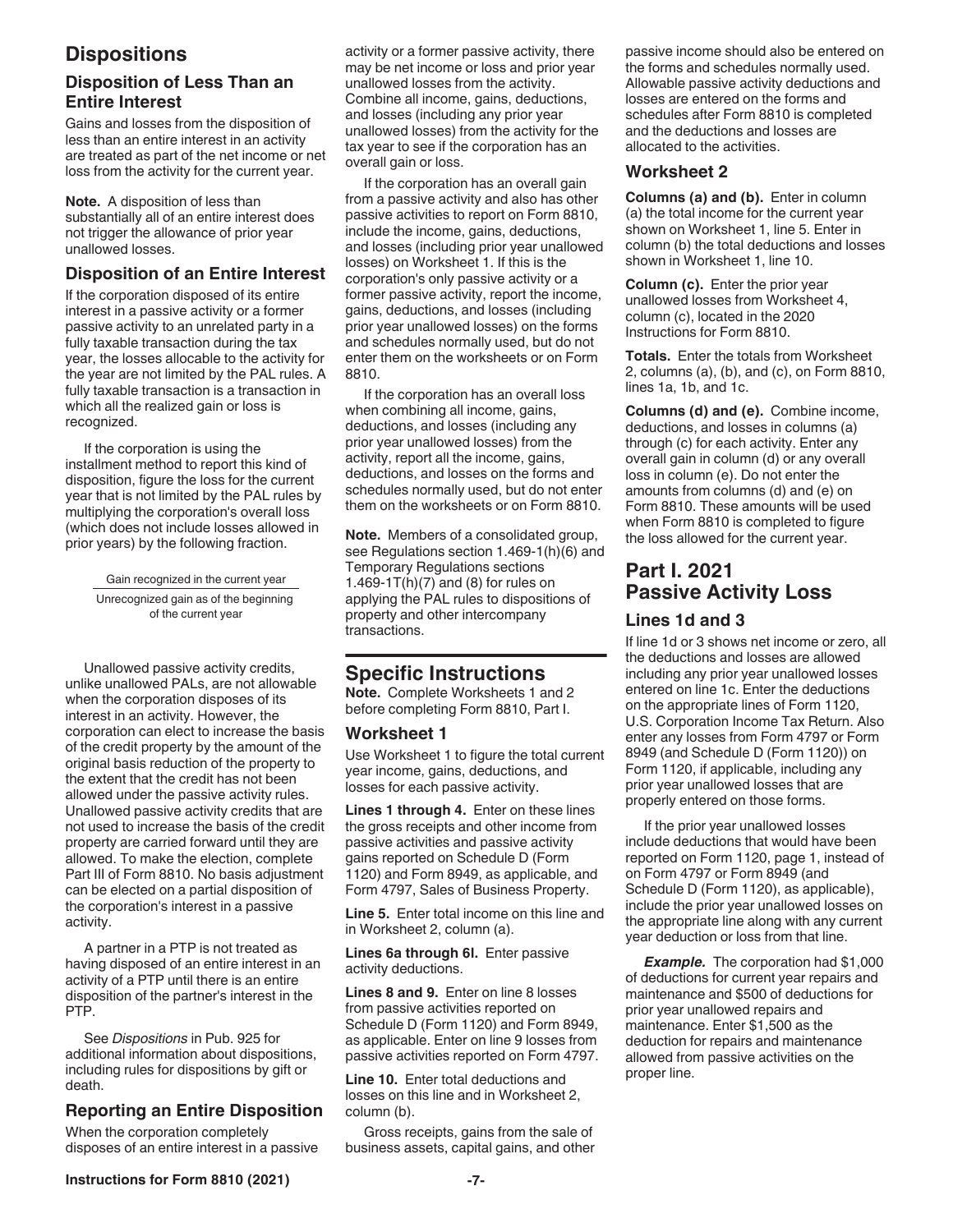#### **Line 2. Closely Held Corporations**

Closely held corporations can offset the loss, if any, on line 1d with net active income. Net active income is the corporation's taxable income for the tax year, determined without regard to the following items.

• Net passive income or loss.

• Portfolio income. See *Passive Activity Income,* earlier.

• Deductions attributable to portfolio income described in Temporary Regulations section 1.469-2T(d)(2)(i), (ii), and (iv).

• Interest expense allocated under Temporary Regulations section 1.163-8T to a portfolio expenditure (within the meaning of Temporary Regulations section 1.163-8T(b)(6)).

• Gain on the disposition of substantially appreciated property formerly held for investment. See Regulations section 1.469-2(c)(2)(iii)(F).

• Gross income from certain oil or gas properties treated under Regulations section  $1.469-2(c)(6)$  as not from a passive activity.

• Gross income and deductions from any trade or business activity of trading certain personal property described in Temporary Regulations section 1.469-1T(e)(6), but only if the corporation did not materially participate in the activity for the tax year.

If the corporation disposed of its entire interest in a passive activity to an unrelated party in a fully taxable transaction, figure net active income by taking into account an overall loss from that activity only to the extent it exceeds overall gain from all other passive activities (the gain, if any, shown on Form 8810, line 1d).

If there is an overall loss from all other passive activities (Form 8810, line 1d, is a loss), figure net active income by taking into account all of the overall loss from that activity.

#### **Line 4. Total Deductions and Losses Allowed**

Worksheet 2, columns (d) and (e), show whether an activity had an overall gain or loss.

**Overall gain.** A corporation with an overall gain for any of the activities in

#### **Worksheet 1—Computation of Income, Gains, Deductions, and Losses for Worksheet 2** *Keep for Your Records*

|    |                                                                                                                         | <b>Name of Activity:</b> | Name of Activity: |
|----|-------------------------------------------------------------------------------------------------------------------------|--------------------------|-------------------|
| 1. | Gross receipts                                                                                                          |                          |                   |
| 2. | Schedule D and Form 8949 gains<br>$(see instructions) \dots \dots \dots$                                                |                          |                   |
| 3. | Form 4797 gains $\ldots \ldots \ldots$                                                                                  |                          |                   |
| 4. | Other passive income                                                                                                    |                          |                   |
| 5. | Total income. Add lines 1 through<br>4. Enter the result here and in<br>Worksheet 2, column (a)                         |                          |                   |
| 6. | Deductions:                                                                                                             |                          |                   |
| a. | Cost of goods sold $\dots$                                                                                              |                          |                   |
| b. | Compensation of officers                                                                                                |                          |                   |
| c. | Salaries and wages                                                                                                      |                          |                   |
| d. | Repairs and<br>maintenance $\ldots$ ,                                                                                   |                          |                   |
| e. | Bad debts                                                                                                               |                          |                   |
| f. | Rents                                                                                                                   |                          |                   |
| q. | Taxes and licenses                                                                                                      |                          |                   |
| h. | Interest $\ldots$                                                                                                       |                          |                   |
| i. | Depreciation                                                                                                            |                          |                   |
| j. | Depletion                                                                                                               |                          |                   |
| k. | Advertising                                                                                                             |                          |                   |
| I. | Other deductions                                                                                                        |                          |                   |
| 7. | Total deductions. Add lines 6a<br>through $6!$                                                                          |                          |                   |
| 8. | Schedule D and Form 8949 losses<br>(see instructions)                                                                   |                          |                   |
| 9. | Form 4797 losses                                                                                                        |                          |                   |
|    | 10. Total deductions and losses.<br>Add lines 7 through 9. Enter the<br>result here and in Worksheet 2,<br>column $(b)$ |                          |                   |

Worksheet 2, column (d), will report all of the deductions and losses listed in Worksheet 1 and any prior year unallowed losses in Worksheet 2 for that activity on the appropriate lines of Form 1120 and on Form 8949 and Schedule D (Form 1120), or Form 4797, as applicable.

**Overall loss.** A corporation uses Worksheets 3 and 4 for any of the activities that show an overall loss in column (e). Use Worksheet 3 to figure the unallowed deductions and losses to be carried forward to Worksheet 4. Use Worksheet 4 to figure the allowed deductions and losses to report on the forms and schedules for 2021.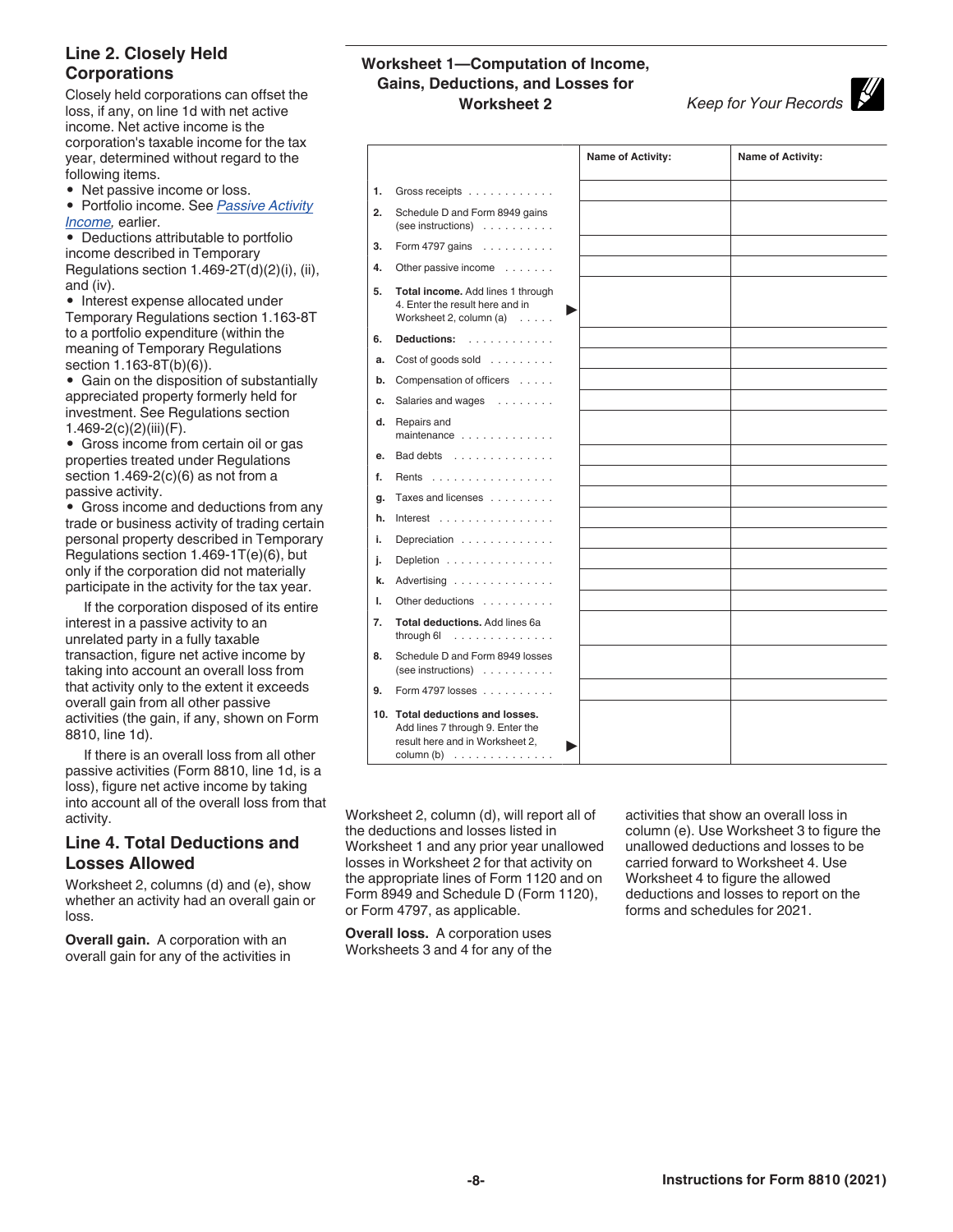| Instructions for Form 8810 (2021) | -4- |
|-----------------------------------|-----|
|-----------------------------------|-----|

## **Worksheet 2 for Form 8810, Lines 1a, 1b, and 1c** *Keep for Your Records*

| <b>Name of Activity</b>                                           | <b>Current Year</b>     |                                        | <b>Prior Year</b>                 | <b>Overall Gain or Loss</b> |          |  |
|-------------------------------------------------------------------|-------------------------|----------------------------------------|-----------------------------------|-----------------------------|----------|--|
|                                                                   | (a) Income<br>(Line 1a) | (b) Deductions and<br>Losses (Line 1b) | (c) Unallowed<br>Losses (Line 1c) | (d) Gain                    | (e) Loss |  |
|                                                                   |                         |                                        |                                   |                             |          |  |
|                                                                   |                         |                                        |                                   |                             |          |  |
|                                                                   |                         |                                        |                                   |                             |          |  |
|                                                                   |                         |                                        |                                   |                             |          |  |
| Totals. Enter on Form 8810,<br>ь<br>lines 1a, 1b, and 1c $\ldots$ |                         |                                        |                                   |                             |          |  |

#### **Worksheet 3-Allocation of Unallowed Deductions and Losses** *Keep for Your Records*

If the corporation has activities in Worksheet 2 with an overall loss in column (e), use Worksheet 3 to figure the unallowed deductions and losses for each activity.

If any of the activities in Worksheet 2 had an overall gain in column (d), all of the deductions and losses (including prior year unallowed losses) for that activity are allowed in full. Enter the deductions on the appropriate line of Form 1120 and enter any losses on Form 4797, Form 8949, and Schedule D (Form 1120), as applicable.

**Prior year unallowed losses from 2020.** If there were prior year unallowed losses from 2020, include the prior year unallowed losses on the appropriate line along with any current year deduction or loss for that line. See the example in the instructions for lines 1d and 3, earlier. Prior year unallowed losses from Form 4797 and Form 8949 should have been kept separate in 2020, and should be identified as "prior year unallowed losses" on Form 4797 and Form 8949.

**Column (a).** Enter the loss from Worksheet 2, column (e).

**Column (b).** Divide each of the individual losses in column (a) by the total of all the losses in column (a) and enter the ratio for each of the activities in column (b). The total of all the ratios should equal 1.00.

**Column (c).** Multiply the unallowed loss from Form 8810, line 3, by each of the ratios in column (b) and enter the results in column (c).

| <b>Name of Activity</b> | (a) Loss From<br>Worksheet 2, Column (e) | (b) Ratio | (c) Unallowed Deductions<br>and Losses |
|-------------------------|------------------------------------------|-----------|----------------------------------------|
|                         |                                          |           |                                        |
|                         |                                          |           |                                        |
|                         |                                          |           |                                        |
|                         |                                          |           |                                        |
|                         |                                          |           |                                        |
|                         |                                          | 1.00      |                                        |

### **Worksheet 4**

Use Worksheet 4 to allocate the unallowed deductions and losses for each activity among Form 1120 deductions and any losses to be reported on Form 4797,

or Form 8949 and Schedule D (Form 1120), as applicable.

If the unallowed loss is reported on one form or schedule, skip the following example and complete Worksheet 4.

If the unallowed loss is from losses reported on more than one form or schedule, allocate the unallowed loss from among the net losses as follows.

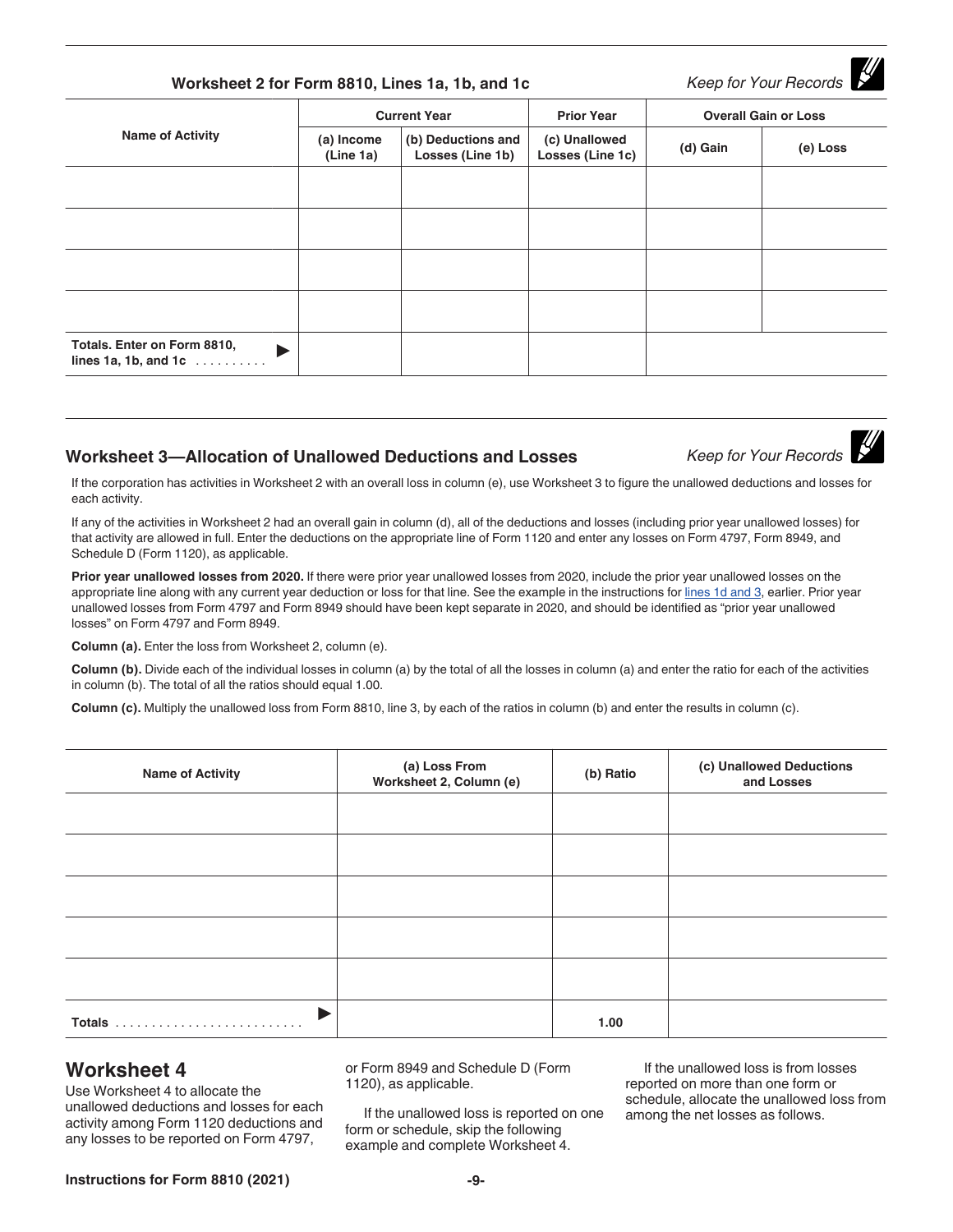| Keep for Your Records<br><b>Worksheet 4-Allowed Deductions and Losses</b> |                                                                       |                                     |           |                                                         |                                                       |
|---------------------------------------------------------------------------|-----------------------------------------------------------------------|-------------------------------------|-----------|---------------------------------------------------------|-------------------------------------------------------|
|                                                                           | <b>Name of Activity:</b>                                              | (a) Deductions and<br><b>Losses</b> | (b) Ratio | (c) Unallowed<br><b>Deductions and</b><br><b>Losses</b> | (d) Allowed<br><b>Deductions and</b><br><b>Losses</b> |
| 1.                                                                        | Form 1120 deductions:<br>a. Cost of goods sold                        |                                     |           |                                                         |                                                       |
|                                                                           | <b>b.</b> Compensation of officers                                    |                                     |           |                                                         |                                                       |
|                                                                           | c. Salaries and wages                                                 |                                     |           |                                                         |                                                       |
|                                                                           | d. Repairs and maintenance                                            |                                     |           |                                                         |                                                       |
|                                                                           |                                                                       |                                     |           |                                                         |                                                       |
|                                                                           |                                                                       |                                     |           |                                                         |                                                       |
|                                                                           | g. Taxes and licenses                                                 |                                     |           |                                                         |                                                       |
|                                                                           | <b>h.</b> Interest $\ldots \ldots \ldots \ldots \ldots \ldots \ldots$ |                                     |           |                                                         |                                                       |
|                                                                           |                                                                       |                                     |           |                                                         |                                                       |
|                                                                           | $j.$ Depletion $\ldots \ldots \ldots \ldots \ldots \ldots$            |                                     |           |                                                         |                                                       |
|                                                                           |                                                                       |                                     |           |                                                         |                                                       |
|                                                                           | I. Other deductions                                                   |                                     |           |                                                         |                                                       |
|                                                                           | Total Form 1120 deductions:<br>▶                                      |                                     | 1.00      |                                                         |                                                       |
| 2.                                                                        | Schedule D and Form 8949 losses                                       |                                     |           |                                                         |                                                       |
| 3.                                                                        | Form 4797 losses                                                      |                                     |           |                                                         |                                                       |
|                                                                           | <b>Name of Activity:</b>                                              | (a) Deductions and<br><b>Losses</b> | (b) Ratio | (c) Unallowed<br><b>Deductions and</b><br><b>Losses</b> | (d) Allowed<br><b>Deductions and</b><br><b>Losses</b> |
| 1.                                                                        | Form 1120 deductions:<br>a. Cost of goods sold                        |                                     |           |                                                         |                                                       |
|                                                                           | <b>b.</b> Compensation of officers                                    |                                     |           |                                                         |                                                       |
|                                                                           | c. Salaries and wages                                                 |                                     |           |                                                         |                                                       |
|                                                                           | d. Repairs and maintenance                                            |                                     |           |                                                         |                                                       |
|                                                                           | e. Bad debts $\dots\dots\dots\dots\dots\dots\dots\dots$               |                                     |           |                                                         |                                                       |
|                                                                           | f. Rents                                                              |                                     |           |                                                         |                                                       |
|                                                                           | g. Taxes and licenses                                                 |                                     |           |                                                         |                                                       |
|                                                                           | $h.$ Interest $\ldots \ldots \ldots \ldots \ldots \ldots$             |                                     |           |                                                         |                                                       |
|                                                                           |                                                                       |                                     |           |                                                         |                                                       |
|                                                                           | $j.$ Depletion $\ldots \ldots \ldots \ldots \ldots \ldots$            |                                     |           |                                                         |                                                       |
|                                                                           |                                                                       |                                     |           |                                                         |                                                       |
|                                                                           | I. Other deductions                                                   |                                     |           |                                                         |                                                       |
|                                                                           | Total Form 1120 deductions<br>▶                                       |                                     | 1.00      |                                                         |                                                       |
|                                                                           | 2. Schedule D and Form 8949 losses                                    |                                     |           |                                                         |                                                       |
|                                                                           | <b>3.</b> Form 4797 losses                                            |                                     |           |                                                         |                                                       |
|                                                                           |                                                                       |                                     |           |                                                         |                                                       |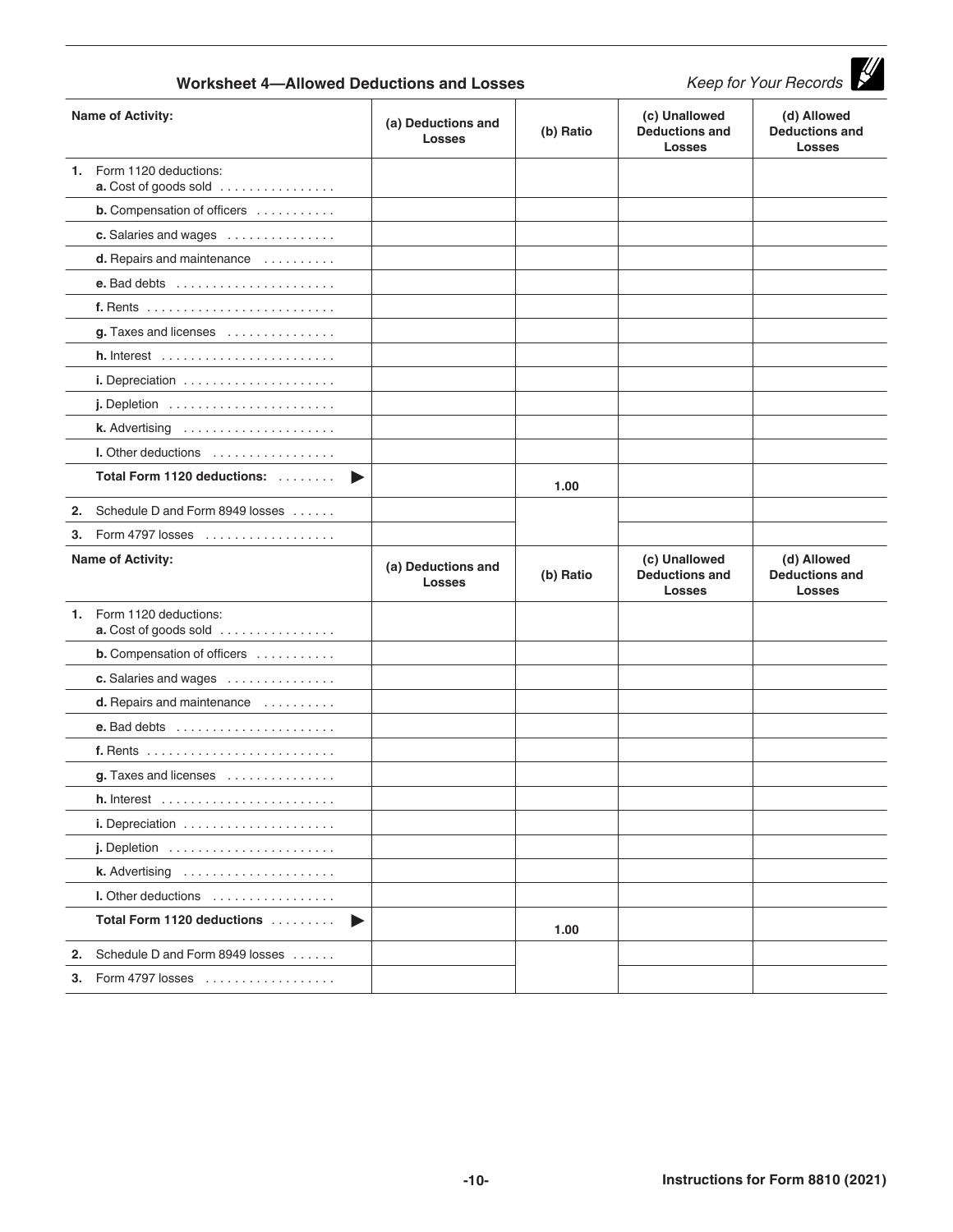**Example.** The corporation has one passive activity. The activity has an unallowed loss of \$18,000 in Worksheet 3, column (c), and the following net losses and net gain.

|                | <b>Form 1120</b> |
|----------------|------------------|
| Gross receipts | \$100,000        |
| Deductions     | 120,000          |
| Net loss       | (\$20,000)       |

|          | <b>Form 8949</b> |                    | <b>Form 4797</b> |
|----------|------------------|--------------------|------------------|
| Gain     | \$1,000 Gain     |                    | \$5,000          |
| Loss     | (2,000) Loss     |                    | (2,000)          |
| Net loss |                  | (\$1,000) Net gain | \$3,000          |

Add the net losses of \$20,000 and \$1,000, for a total of \$21,000. Divide the net loss reported on each form by the total of the net losses, and multiply the result by the unallowed loss of \$18,000, as shown below.

| Form<br>1120: | \$20,000<br>x<br>\$21,000 | $$18,000 = $17,143$  |
|---------------|---------------------------|----------------------|
| Form 8949:    | \$1,000<br>\$21,000       | $x$ \$18,000 = \$857 |

On Form 4797, report the \$2,000 loss and the \$5,000 gain. On Worksheet 4, enter the \$17,143 of unallowed deductions allocated to Form 1120 in column (c) on the line for total Form 1120 deductions. Enter the \$857 of unallowed Form 8949 losses in column (c) of line 2. Use Worksheet 4 to allocate the \$17,143 to the Form 1120 deductions and show the allowed and unallowed Form 8949 loss.

**Line 1, column (a).** Enter the current year deductions for each Form 1120 expense (Worksheet 1, lines 6a through 6l) plus any prior year unallowed Form 1120 deduction for that activity. For example, if Worksheet 1, line 6i, shows current year depreciation for the activity of \$2,200, and the activity had prior year unallowed depreciation of \$1,200, enter \$3,400 on Worksheet 4, line 1i, column (a).

**Line 2, column (a).** Enter any Form 8949 losses (or any Schedule D (Form 1120) losses, as applicable) from Worksheet 1, line 8, plus any prior year unallowed losses from the 2020 Form 8949 for that activity.

**Line 3, column (a).** Enter any Form 4797 losses from Worksheet 1, line 9, plus any prior year unallowed Form 4797 losses for that activity.

**Line 1, column (b).** Divide each of the individual Form 1120 deductions shown in column (a) by the total of all of the Form 1120 deductions in column (a) and enter the ratio for each of the deductions in column (b). The total of the ratios must equal 1.00.

**Column (c).** Allocate the portion of the loss in Worksheet 3, column (c), among the Form 1120 deductions by multiplying the unallowed loss attributable to the total Form 1120 deductions by each of the ratios in column (b). Enter the portion of the unallowed loss in Worksheet 3, column (c), that is attributable to a Form 8949 (or Schedule D (Form 1120)) or Form 4797 loss in column (c) of this worksheet.

**Column (d).** Subtract column (c) from column (a) and enter the results in this column. Enter the deductions allowed for Form 1120 on the proper lines of Form 1120. Enter the allowed losses on the appropriate forms.

## **Publicly Traded Partnerships (PTPs)**

A PTP is a partnership whose interests are traded on an established securities market or are readily tradable on a secondary market (or its substantial equivalent).

An established securities market includes any national securities exchange and any local exchange registered under the Securities Exchange Act of 1934 or exempted from registration because of the limited volume of transactions. It also includes any over-the-counter market.

A secondary market generally exists where a person stands ready to make a market in the interest. An interest is treated as readily tradable if the interest is regularly quoted by persons, such as brokers or dealers, who are making a market in the interest.

The substantial equivalent of a secondary market exists where there is no identifiable market maker, but holders of interests have a readily available, regular, and ongoing opportunity to sell or exchange interests through a public means of obtaining or providing information on offers to buy, sell, or exchange interests. Similarly, the substantial equivalent of a secondary market exists where prospective buyers and sellers have the opportunity to buy, sell, or exchange interests in a timeframe and with the regularity and continuity that the existence of a market maker would provide.

#### **Special Instructions for PTPs**

Section 469(k) provides that the passive activity rules and limitations must be applied separately to items from each PTP.

Losses from passive activities the corporation holds through a PTP can generally be used only to offset income or gain from passive activities of the same PTP. Any unallowed loss from a PTP passive activity is carried forward and allowed in a tax year when the corporation has passive income from the same PTP or when the corporation disposes of its entire interest in that PTP to an unrelated person in a fully taxable transaction.

Income from passive activities the corporation holds through a PTP cannot be used to offset losses from passive activities the corporation holds through another PTP or losses from any other passive activities.

**PAL rules for partners in PTPs.** Do not include any income, gains, deductions, or losses from PTP passive activities on Form 8810. Instead, use the following rules to figure and report income, gains, deductions, and losses from passive activities held through each PTP that the corporation owned an interest in during the tax year.

**1.** Combine any current year income, gains, deductions, and losses, and prior year unallowed losses to see if there is an overall gain or loss. Include only the same types of income and losses that would be included in figuring net income or loss from a non-PTP passive activity (see *Passive Activity Income and Deductions*, earlier).

**2.** If there is an overall gain, the net gain portion (total income in excess of total deductions and losses) is nonpassive income. Report the income, deductions, and losses on the forms and schedules normally used.

**3.** If there is an overall loss (other than in a year in which the corporation disposed of its entire interest in the PTP), the deductions and losses are allowed to the extent of the income, and the excess deductions and losses are carried forward for use in a future year when there is income to offset them. Report the income and the loss allowed to the extent of income on the form or schedule normally used.

## **Part II. 2021 Passive Activity Credits**

Use Form 8810, Part II, to figure the amount of credits allowed from passive activities for the current year and the amount that is unallowed and carried forward.

## **Worksheet 5**

Complete Worksheet 5 before completing Part II. Use Worksheet 5 to figure the amounts to enter on Form 8810, lines 5a and 5b.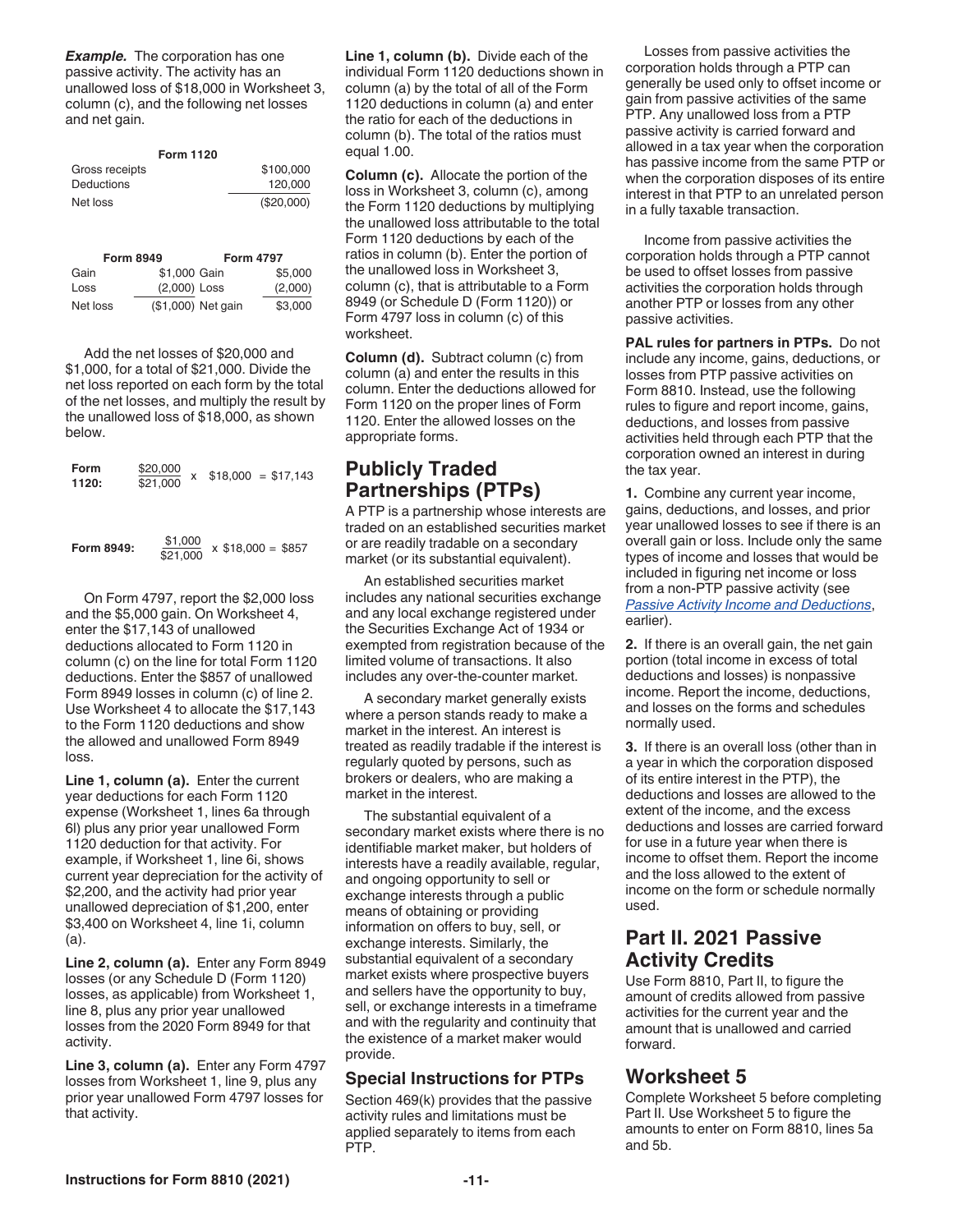| Worksheet 5-For Form 8810, Lines 5a and 5b |                  | Keep for Your Records                 |                                                         |                                                      |
|--------------------------------------------|------------------|---------------------------------------|---------------------------------------------------------|------------------------------------------------------|
| <b>Name of Activity</b>                    | <b>From Form</b> | (a) Current Year<br>Credits (Line 5a) | (b) Prior Year<br><b>Unallowed Credits</b><br>(Line 5b) | (c) Total Credits<br>(Add Columns (a)<br>and $(b)$ ) |
|                                            |                  |                                       |                                                         |                                                      |
|                                            |                  |                                       |                                                         |                                                      |
|                                            |                  |                                       |                                                         |                                                      |
|                                            |                  |                                       |                                                         |                                                      |
|                                            |                  |                                       |                                                         |                                                      |
|                                            |                  |                                       |                                                         |                                                      |
|                                            |                  |                                       |                                                         |                                                      |

**Column (a).** Convert any current year qualified expenditures into credits and complete Form 3800, General Business Credit, before beginning Worksheet 5. See *Cooperatives* next for special instructions for certain cooperatives.

Enter the credits from Form 3800, lines 2, 23, and 32, in Worksheet 5, column (a). Enter "Form 3800, line" followed by the appropriate line number (2, 23, or 32) in the "From Form" column. Separate the credits by activity and by type before making entries in the worksheet. For example, a corporation has a distilled spirits credit from each of two passive activities. Enter each distilled spirits credit on separate lines in Worksheet 5, column (a). A corporation has a distilled spirits credit and a disabled access credit from the same passive activity. Enter the distilled spirits credit and the disabled access credit on separate lines in Worksheet 5, column (a).

**Cooperatives.** A closely held cooperative that is allocating part or all of a general business credit to patrons will need to enter the credits being allocated on Worksheet 5 so that the passive activity rules can be applied before any part of the credit is allocated to patrons. For this purpose, Form 3800 should be completed using only credits that will not be allocated to patrons. Credits that are being allocated to patrons should be picked up from the separate credit forms.

**Column (b).** In figuring this year's passive activity credit, the corporation must take into account any credits from passive activities disallowed for prior years and carried forward to this year adjusted, if required, for items such as

recaptured credits (see Regulations section 1.469-3(f)). Enter in Worksheet 5, column (b), the prior year unallowed credits from Worksheet 6, column (c), located in the 2020 Instructions for Form 8810 (adjusted if required).

For rules about prior year unallowed credits from former passive activities, see section 469(f).

#### **Line 7**

If any of the following apply, enter -0- on line 7 and do not complete Part I or Part II of the *Computation for Line 7* below.

• The corporation is a personal service corporation with a loss or zero on Form 8810, line 1d.

• The corporation is a personal service corporation with net passive income on Form 8810, line 1d, and the corporation has an overall loss from the entire disposition of a passive activity that is equal to or greater than the net income on line 1d.

• The corporation is a closely held corporation with a loss or zero on Form 8810, line 1d, and that amount is equal to or greater than the net active income on Form 8810, line 2.

• The corporation is a closely held corporation with net income on Form 8810, line 3, and the corporation has an overall loss from an entire disposition that is equal to or greater than the net income on line 3.

#### **Computation for Line 7 Part I. Tax Attributable to Net Passive Income**

 $\blacksquare$ 

**A.** Income tax before credits from Form 1120 (Schedule J, line 2)  $*$ **B.** Taxable income from Form  $1120$  ........ **C.** Net passive income. See instructions for line C . **D.** Subtract line C from line B. If zero or less, enter -0- here and on line  $\mathsf{E}^{\top}$  . . . . . . . . **E.** Tax attributable to line D. Figure the tax on the line D amount as if it were the corporation's only taxable income .............. **F. Tax attributable to net passive income.** Subtract line E from line A. Closely held corporations that do not have net active income and personal service corporations enter the amount here and on Form 8810, line 7 **Part II. Tax Attributable to Net Active Income**

| <b>G.</b> Enter amount from line E if Part I is<br>completed. Otherwise, enter income<br>tax before credits from Form 1120<br>(Schedule J, line 2) $*$<br><b>H.</b> Taxable income from Form |  |
|----------------------------------------------------------------------------------------------------------------------------------------------------------------------------------------------|--|
| 1120                                                                                                                                                                                         |  |
| <b>I.</b> Net active income $\ldots$ , $\ldots$                                                                                                                                              |  |
| J. Net passive income or loss.                                                                                                                                                               |  |
| See instructions for line                                                                                                                                                                    |  |
| J                                                                                                                                                                                            |  |
| <b>K.</b> Combine lines Land J. If less                                                                                                                                                      |  |
| than zero, enter as a negative                                                                                                                                                               |  |
| amount                                                                                                                                                                                       |  |
| L. Subtract line K from line H. If                                                                                                                                                           |  |
| zero or less, enter -0- here and                                                                                                                                                             |  |
| on line $M$ $\ldots$ $\ldots$ $\ldots$                                                                                                                                                       |  |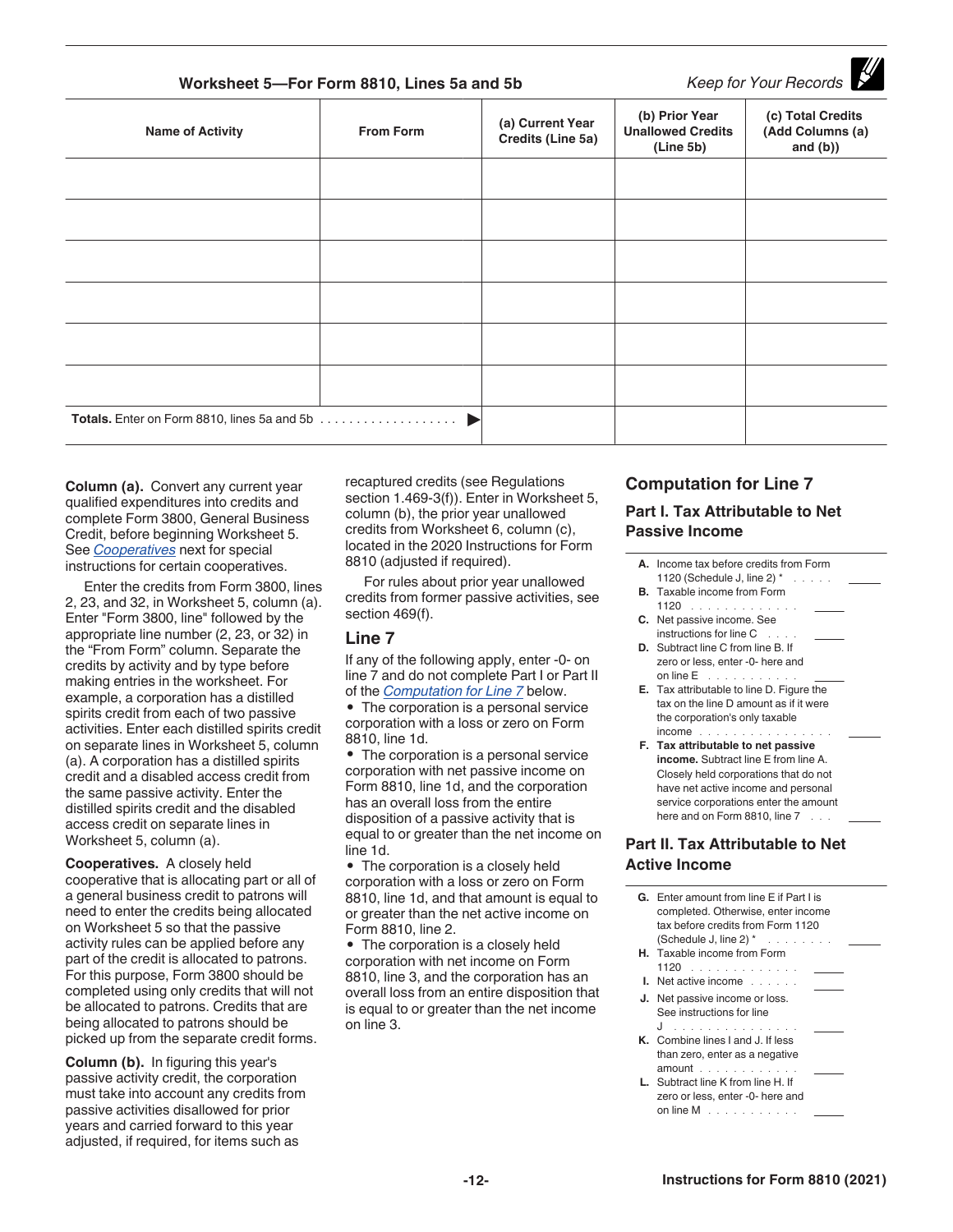## **Worksheet 6—Allowed and Unallowed Credits** *Keep for Your Records*

Use Worksheet 6 to allocate the allowed and unallowed credits for each activity.

**Column (a).** Enter the total credits from Worksheet 5, column (c).

**Column (b).** Divide each of the credits in column (a) by the total of all credits in column (a). The total of the ratios should equal 1.00.

**Column (c).** Multiply Form 8810, line 8, by the ratios in column (b) and enter the results in column (c). These are the unallowed credits for 2021. Keep a record of these amounts, so the credits can be carried to the next year.

**Column (d).** Subtract column (c) from column (a). These are the allowed credits for 2021. The amounts in this column are generally reported on Form 3800. See *Reporting Allowed Credits on Tax Return* below.

| <b>Name of Activity</b> | Form To Be<br><b>Reported On</b> | (a) Credits | (b) Ratio | (c) Unallowed<br><b>Credits</b> | (d) Allowed Credits |
|-------------------------|----------------------------------|-------------|-----------|---------------------------------|---------------------|
|                         |                                  |             |           |                                 |                     |
|                         |                                  |             |           |                                 |                     |
|                         |                                  |             |           |                                 |                     |
|                         |                                  |             |           |                                 |                     |
|                         |                                  |             |           |                                 |                     |
|                         |                                  |             | 1.00      |                                 |                     |

- **M.** Tax attributable to line L. Figure the tax on the line L amount as if it were the corporation's only taxable income ................ **N.** Subtract line M from line G. If zero or less, enter -0- here and on line P . . . . . . . . . . . . .
- **O.** Enter the corporation's nonpassive credits without regard to the tax liability limitations . . . . . . . . . .
- **P.** Tax attributable to net active income. Subtract line O from line N ......
- **Q. Tax attributable to net passive income and net active income.** Add lines F and P. Enter the result here and on Form 8810, line 7 . . . . . .

\* Subtract any decrease in taxes due (negative amount) from Form 8978 included on Form 1120 (Schedule J, line 6) from the amount entered on lines A and G.

**Computation for Line 7, Part I.** This part is used by personal service corporations and closely held corporations with net passive income.

**Computation for Line 7, Part II.** This part is used by closely held corporations that have net active income. See the instructions for line 2, earlier, for the definition of net active income. If the corporation has both net passive income and net active income, complete Part I and Part II and enter the amount from line Q on Form 8810, line 7.

**Note.** When using taxable income in the computation for line 7, it is not necessary to refigure items based on taxable income, such as the contributions deduction, the dividends-received deduction, and the net operating loss deduction.

See the instructions for the tax return filed for information on how to figure tax.

**Line C.** Enter the net income, if any, from Form 8810, line 1d. If the corporation has an overall loss from the entire disposition of a passive activity, the amount to enter on line C is the net income from line 1d reduced by the overall loss, but not below zero. If the result is zero, skip the rest of the Part I computation.

**Line J.** If the corporation has net passive income, enter the amount from line C on this line. If the corporation has a net loss from Form 8810, line 1d, enter that amount on line J as a negative amount.

#### **Line 9**

If the corporation has one type of credit, the amount on line 9 is the credit allowed for the year. See *Reporting Allowed Credits on Tax Return* below.

If the corporation has more than one type of credit or has credits from more than one activity, use Worksheet 6 to figure how much of the credit on line 9 is allowed for each activity. Keep a record of the unallowed credit and the activity to

which it belongs to figure the credit allowed next year.

#### **Reporting Allowed Credits on Tax Return**

**Form 3800.** Include on the applicable line (3, 24, or 33) of Form 3800 each passive activity general business credit allowed from Worksheet 6, column (d).

**Cooperatives.** A closely held cooperative that is allocating part or all of a general business credit to patrons will show any allocation of the credit allowed from Worksheet 6, column (d), on the applicable lines of the separate credit forms.

#### **Credits From PTPs**

A credit from a passive activity held through a PTP is allowed to the extent of the tax attributable to net passive income from that PTP. See *Publicly Traded Partnerships (PTPs)*, earlier, for the definition of a PTP.

Do not enter credits from PTPs on Form 8810 or the worksheets. Instead, use the following steps to figure the allowed and unallowed credits from passive activities held through PTPs.

1. Figure the tax attributable to net passive income for each PTP with current year passive activity credits or prior year unallowed credits.